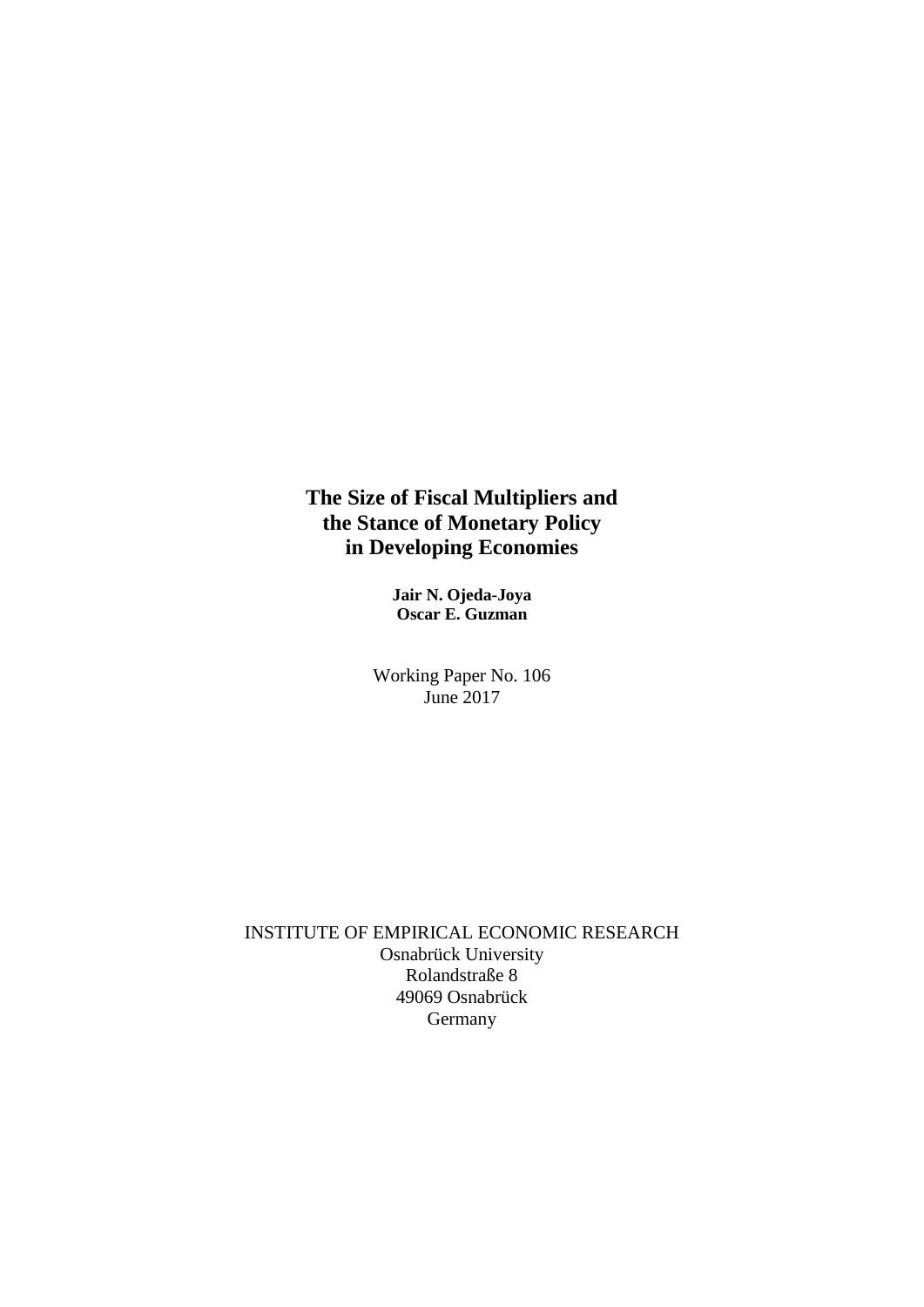# The Size of Fiscal Multipliers and the Stance of Monetary Policy in Developing Economies<sup>\*</sup>

Jair N. Ojeda-Joya

Oscar E. Guzman

### Abstract

In this paper we estimate the effect of government consumption shocks on GDP using a panel of 21 developing economies. Our goal is to better understand the reasons for the low fiscal multipliers found in the literature by performing estimations for alternative exchange rate regimes, business-cycle phases, and monetary policy stances. In addition, we perform counterfactual simulations to analyze the possible gains from fiscal-monetary policy coordination. The results imply that government consumption shocks are usually followed by monetary policy tightening in developing economies with flexible regimes. Our simulations show that this reaction partially explains the presence of low fiscal multipliers in these economies. On the other hand, we find that government consumption shocks imply higher multipliers in developing economies during fixed regimes, economic booms or monetary expansions. In particular, implementing fiscal programs during monetary expansions seems to improve significantly their economic stimulus.

Keywords: Fiscal Policy, Monetary Policy, Structural Vector Autoregression, Exchange Rate Regime, Panel VAR

JEL classifications: E62, E63, F32

 $\overline{a}$ 

This version: May 2017. The findings, recommendations, interpretations and conclusions expressed in this paper are those of the authors and do not necessarily reflect the view of the Central Bank of Colombia or of the Office of the National Comptroller. We are grateful to Frank Westermann, Jan Kuckuck, Hernando Vargas, Hernán Rincón and participants of the economics seminar at Osnabrück University for their generous comments and suggestions. We also thank the Swiss Government's Bilateral Assistance and Capacity Building for Central Banks (BCC) program for financial support and Gabriela Rubio for excellent research assistance.

Corresponding author: Senior Research economist, Banco de la Republica. Cr. 7 No. 14-78, Bogotá D.C., Colombia. E-mail: [jojedajo@banrep.gov.co](mailto:jojedajo@banrep.gov.co)

Economic Advisor, Office of the National Comptroller, Bogotá D.C., Colombia. E-mail: [oscar.guzman@contraloria.gov.co](mailto:oscar.guzman@contraloria.gov.co)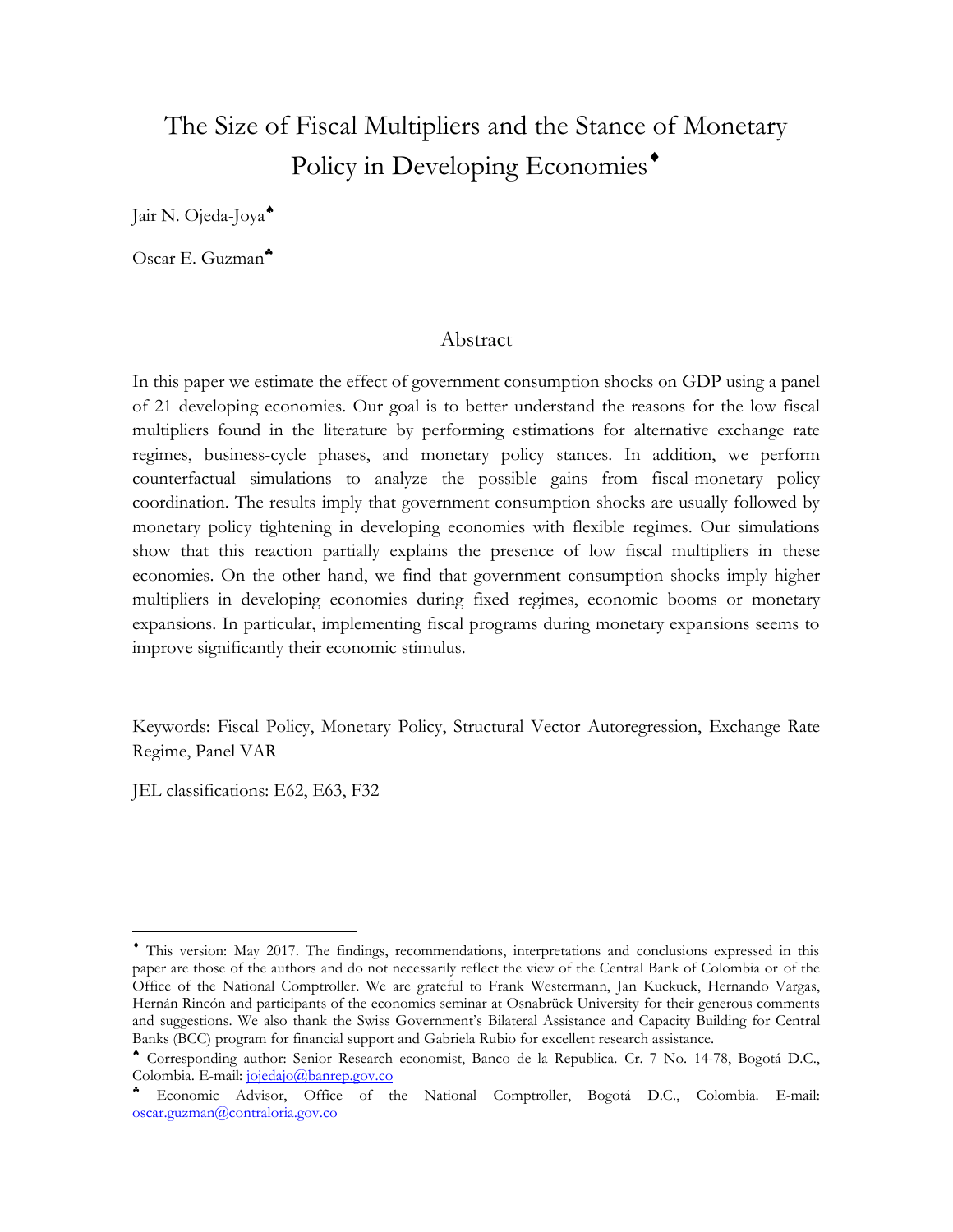## 1. Introduction

 $\overline{a}$ 

Having reliable estimations of fiscal multipliers is exceptionally important for central governments when evaluating new fiscal programs. However, there is a notable result for developing economies: their fiscal multipliers are very small, (Ilzetzki et al, 2013). On the other hand, fiscal multipliers which are derived from SVAR models include the predicted future path of policy instruments (Kuckuck and Westermann, 2014). This is because such estimations are typically performed with data which captures the historical reaction of monetary and tax policies to government consumption shocks. In this paper, we further explore the size of fiscal multipliers in developing economies by empirically evaluating the role of the implied monetary policy reactions in their determination.

We study a panel of quarterly data and 21 developing economies<sup>1</sup>. We use a Structural Vector Auto Regression (SVAR) (Blanchard and Perotti, 2002), within panel data estimation. In the case of fiscal policy, a key identification assumption is that changes in government consumption require at least a quarter to respond to innovations in the remaining macro variables, including GDP. In the case of monetary policy, we use the money stock as a control variable for money demand which reacts quickly to the macro environment. In contrast, policy interest rates take longer to react to macroeconomic news.

Opposite to the case of developed economies, our impulse-response functions imply that government consumption shocks are followed by monetary policy tightening in developing economies with flexible exchange rates. In addition, we perform counterfactual simulations to obtain fiscal multipliers which are free of the monetary policy reaction implied by the data. That is, we shut down the estimated policy rate reaction and allow all the remaining feedbacks of the system to operate. These simulations show that such tightening partially explains the presence of low multipliers in these developing economies. The results also imply that further fiscal-monetary policy coordination might be useful during the implementation of policy programs. In particular, we show that when the government consumption shock coincides with a monetary expansion, the multiplier increases significantly.

The related literature has found that the size of fiscal multipliers is a function of specific macroeconomic features of the economies under study. Favero et al (2011) find heterogeneous results for the size of fiscal multipliers within a sample of developed economies even after controlling for macroeconomic features and using the narrative method to identify fiscal shocks. Auerbach and Gorodnichenko (2012) show that positive multipliers are mostly associated to recessions according to their estimations using OECD data and local projection methods. Kraay (2012, 2014) finds positive multipliers (around 0.5) in developing economies using credits from multilateral organizations as identification device. These multipliers are

<sup>1</sup> We also briefly study a panel of 20 developed economies to initially compare the size of fiscal multipliers and the monetary policy reaction. For comparison purposes, the whole set of 41 countries is similar to the one studied by Ilzetzki et al (2013).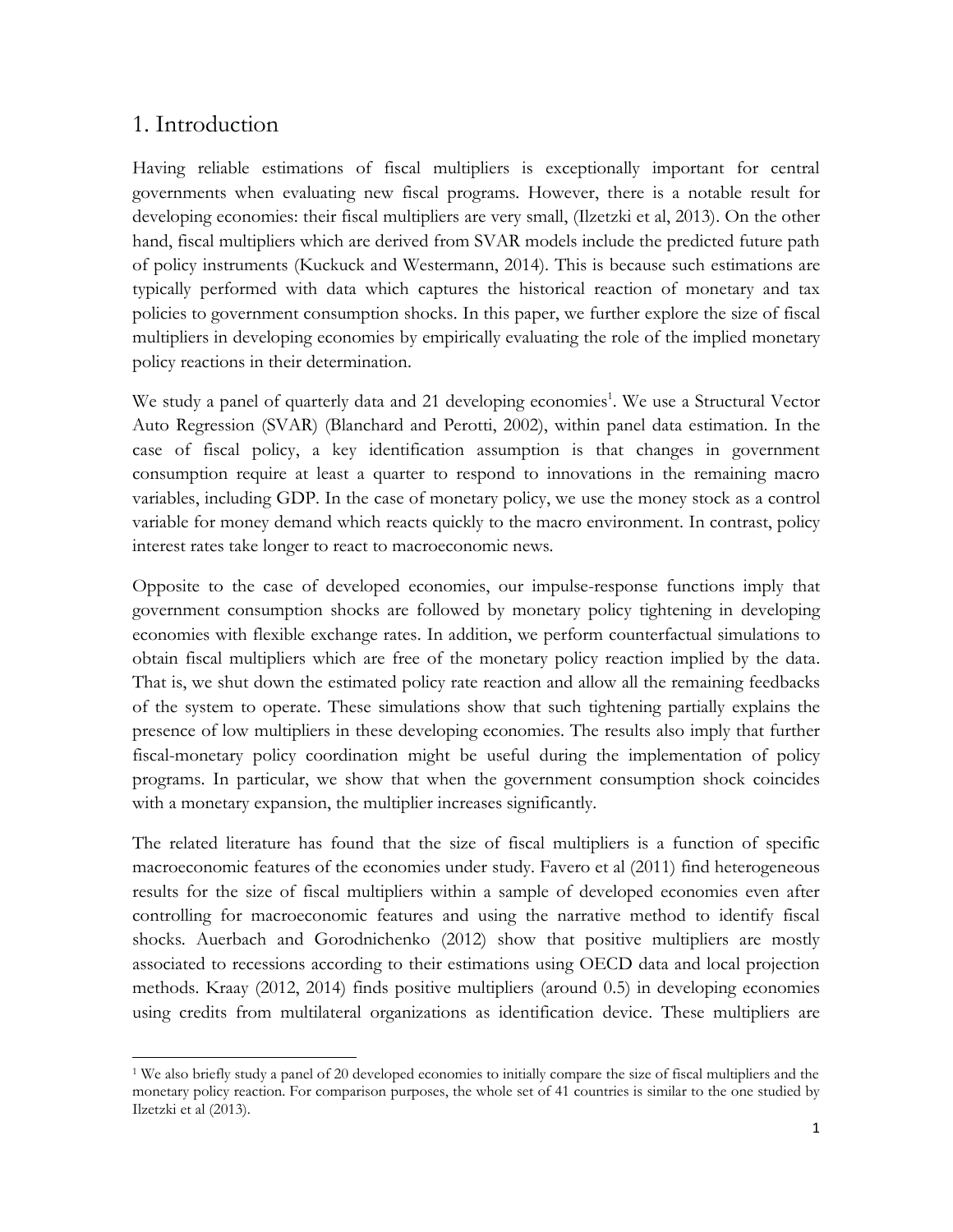found to be significantly lower in open economies but still positive. Corsetti et al (2012) find that multipliers are low in flexible exchange rate regimes and high during financial crises in developed economies.

There is also recent literature which focuses on developing economies. Ilzetzki et al (2013) find that fiscal multipliers are low in developing economies, especially, during flexible exchange rate regimes and when public debt is relatively high. In addition, Riera-Crichton et al (2015) discover that fiscal multipliers are larger during recessions, especially when they coincide with countercyclical fiscal policies. Hory (2016) studies a panel of emerging and advanced economies and finds that emerging economies can improve the size of fiscal multipliers by improving their government indebtedness indicators. Similarly, Huidrom et al (2016) use panel data for 34 economies (emerging and developed) to estimate fiscal multipliers for alternative fiscal positions. Their results show that multipliers are very small during episodes of high public debt and large fiscal deficits. In addition, the fiscal position is much more relevant than the business cycle to determine the size of these multipliers.

The literature on the interaction between monetary and fiscal policies is mostly based on general equilibrium models. Davig and Leeper (2011) use a DSGE model to study monetaryfiscal policy interaction and find that the results crucially depend on whether these polices have an active or passive role after macroeconomic shocks. On the other hand, Woodford (2011) shows, within a stylized macro model, that the size of fiscal multipliers crucially depends on the monetary policy reaction. These multipliers are even higher at the zero lower bound. Born et al (2013) also show, within an open new-Keynesian model, that the monetary regime is very important on the determination of the size of fiscal multipliers. Chinn (2013) reviews most of the theoretical approaches and concludes that empirical estimations of fiscal multipliers are crucial since models with alternative assumptions and calibrations lead to widely different GDP responses to fiscal shocks.

There are two recent contributions that empirically examine the effect of the monetary policy reaction on the size of fiscal multipliers. Belinga and Lonkeng (2015) find that the fiscal multiplier in the US is higher if it coincides with accommodative monetary policy. Similarly, Pyun and Rhee (2015) study a panel of 21 OECD economies during the aftermath of the Great Financial Crisis and find that the combination of fiscal and monetary expansions contributed to fiscal multipliers greater than 1. To the best of our knowledge, this work is the first to study the effect of monetary-fiscal policy interactions on the size of fiscal multipliers within a set of only developing economies.

The rest of this paper is organized as follows. Section 2 describes the data. Section 3 reports the econometric methodology. Section 4 shows the empirical results for alternative macroeconomic features of the countries under study. Finally, Section 5 makes some concluding statements.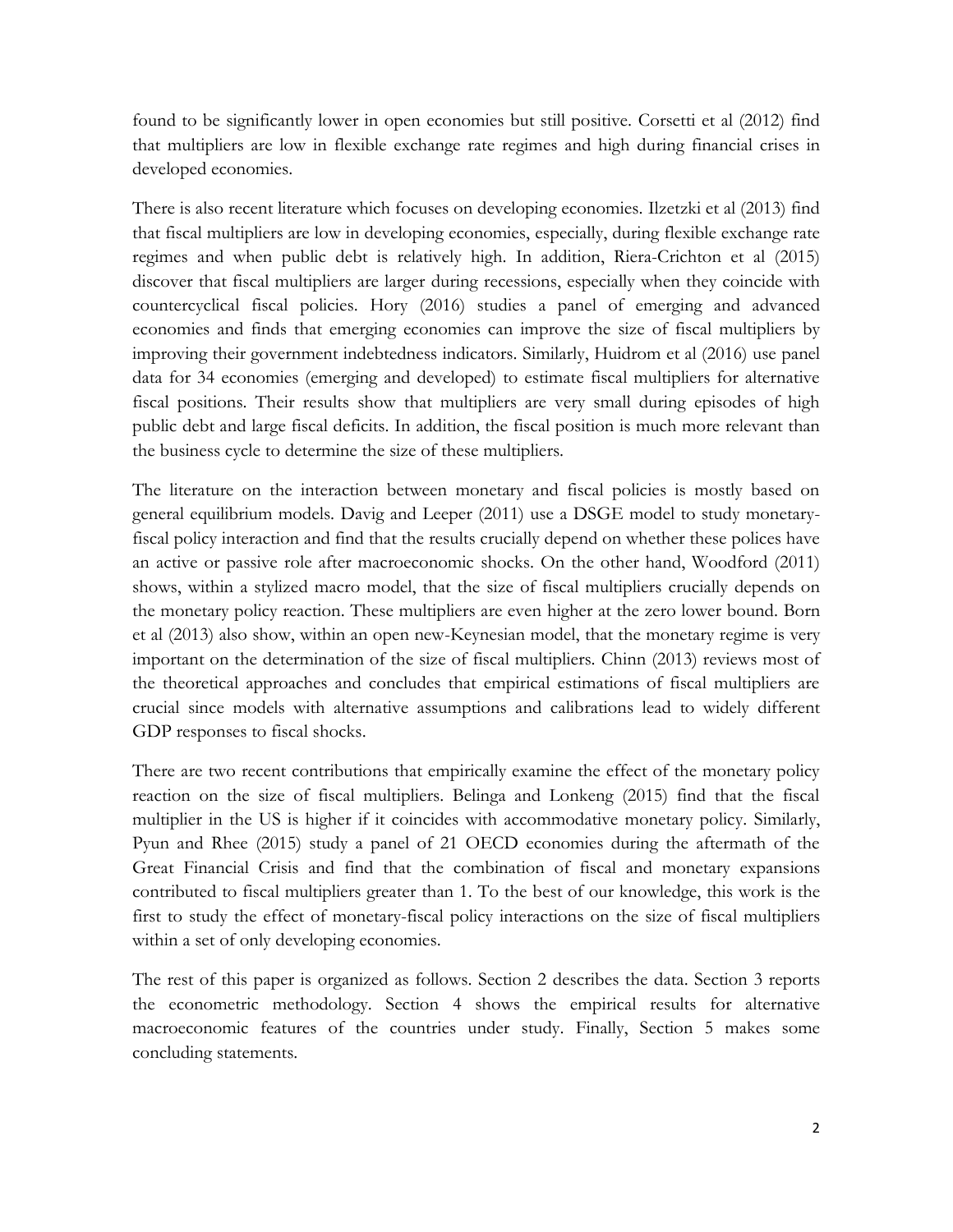## 2. Data Description

We use data for 21 developing economies: Argentina, Botswana, Brazil, Bulgaria, Chile, Colombia, Croatia, Ecuador, El Salvador, Hungary, Latvia, Lithuania, Malaysia, Mexico, Peru, Poland, Romania, Slovak Republic, South Africa, Thailand and Turkey. We choose this set of countries due to their availability of fiscal and monetary macro data<sup>2</sup>. We follow the World Bank's classification to define the "developing" category.

For each country we retrieve data to compute the following quarterly indicators: i) real gross domestic product, ii) real government consumption, iii) real effective exchange rate, iv) real monetary policy rate, and v) real Money Balances (M2). Series for all countries span the first quarter of 2000 until the first quarter of 2015. These data have good quality and fairly easy access since they are retrieved from International Financial Statistics (IFS), OECD, Eurostat, national statistical agencies and central banks.

We compute annual growth rates for each variable in each country to correct for nonstationarity and seasonality of the data. That is, we compute the difference between the log level of each variable at  $t$  and  $t - 4$ . In the case of the real interest rate we do not use logs but only differences between percentage points. In the Appendix, we present results of panel unit root tests for all five panels of variables, after differencing (Tables 2 and 3).

## 3. Econometric Methodology

The main challenge when computing fiscal multipliers is the proper identification of fiscal shocks. We use the Structural Vector Auto Regression (SVAR) approach first employed by Blanchard and Perotti (2002). In this approach, a key identification assumption is that policy decisions about government consumption require at least a quarter to respond to innovations in other macroeconomic variables, including GDP.

Since our focus is the interaction between monetary and fiscal policies, we need to simultaneously identify both shocks. To identify monetary policy shocks, we use the SVAR approach following Kim (2003) and Anzuini et al (2013). Their strategy consists of controlling for money demand and including short-run restrictions so that money demand contemporaneously react to interest rate and output shocks. Monetary policy rates instead, take longer to react to output innovations.

We use the Cholesky decomposition to perform this identification. The variables are included in the following ordering: Government consumption, monetary policy rate, GDP, real money

 $\overline{a}$ 

<sup>&</sup>lt;sup>2</sup> Our dataset also includes the following 20 developed economies: Australia, Belgium, Canada, Denmark, Finland, France, Germany, Greece, Iceland, Ireland, Israel, Italy, Netherlands, Norway, Portugal, Slovenia, Spain, Sweden, United Kingdom, and United States of America.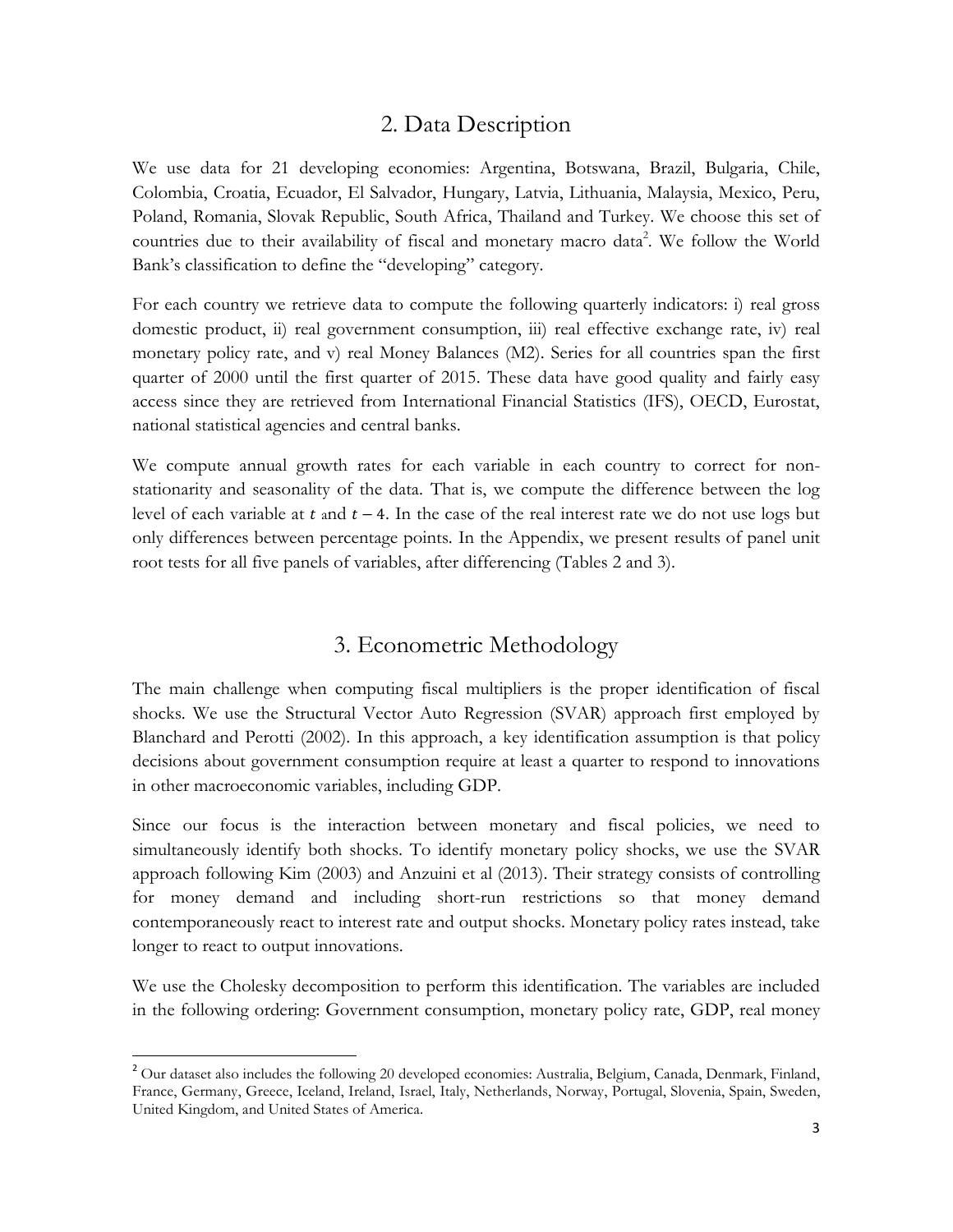balances (M2) and real exchange rate. Such ordering implies that the real exchange rate and M2 are the variables that react contemporaneously to shocks on the remaining variables of the system. In addition, policy variables are those with the most lagged reaction to macroeconomic shocks<sup>3</sup>.

Alternative identification methods for fiscal shocks use natural experiments such as military build-ups (Ramey and Shapiro, 1998) or large international loan disbursements (Kraay, 2012 and 2014). These data are not available for all the countries in our sample. In addition, strict assumptions about the unpredictability by the private sector of these government operations are required and might not hold in every economy.

We estimate the following Panel VAR system:

 $\overline{a}$ 

$$
Y_{it} = Y_{it-1}A_1 + Y_{it-2}A_2 + \dots + Y_{it-p}A_p u_{it} + u_i + e_{it} \quad i = 1, \dots, N \quad t = 1, \dots, T
$$
 (1)

This is a homogeneous panel VAR of order  $p$ , with  $k$  dependent variables and with panelspecific fixed effects. The vector  $Y_{it}$  contains the dependent variables for country  $i$  at quarter  $t$ . Country-specific fixed effects are shown in the k-vector  $u_i$ . Idiosyncratic errors for each country and quarter, are contained in the k-vector  $e_{it}$ . We want to estimate the  $(k \times k)$  matrices of coefficients  $A_1, A_2, \dots, A_p$ . The errors are assumed to be zero-mean and serially uncorrelated.

We follow the estimation and lag selection procedures suggested by Abrigo and Love (2016). The optimal lag order (*p*) is selected using the consistent model selection criteria (MMSC) proposed by Andrews and Lu (2001) which are based on the test for over-identifying restrictions (J statistic) devised by Hansen (1982). The estimation is performed using a GMM approach to Equation (1). This method employs instruments to guarantee the consistency of estimators, especially in fixed T and large N settings. Instead of a first difference transformation, this method uses forward orthogonal transformation which minimizes data loss when instrumenting. Finally, the whole system is estimated as a system of equations since it allows efficiency gains and makes cross-equation testing possible.

We perform counterfactual simulations of the effects of government consumption shocks by shutting down the estimated monetary policy reaction and allowing all the remaining feedbacks of the system to operate. These exercises allow obtaining impulse-response functions which are free of the monetary policy reaction implied by the data. Therefore, the difference between unrestricted and counterfactual fiscal multipliers can be used to compute the approximate gains (or losses in some cases) from a coordinated monetary-fiscal policy in terms of GDP.

We compute fiscal multipliers from 0 to 20 quarters using the following standard formula:

$$
fm(T) = \frac{\sum_{t=0}^{T} (1+r)^{-t} \Delta y_t}{\sum_{t=0}^{T} (1+r)^{-t} \Delta y_t}
$$
 (2)

<sup>3</sup> Mountford and Uhlig (2009) propose an alternative identification approach for fiscal policy, monetary policy and business-cycle shocks within the same VAR system. This approach uses sign and orthogonality restrictions for the identification of shocks. However, their results for the US are in line with other estimations.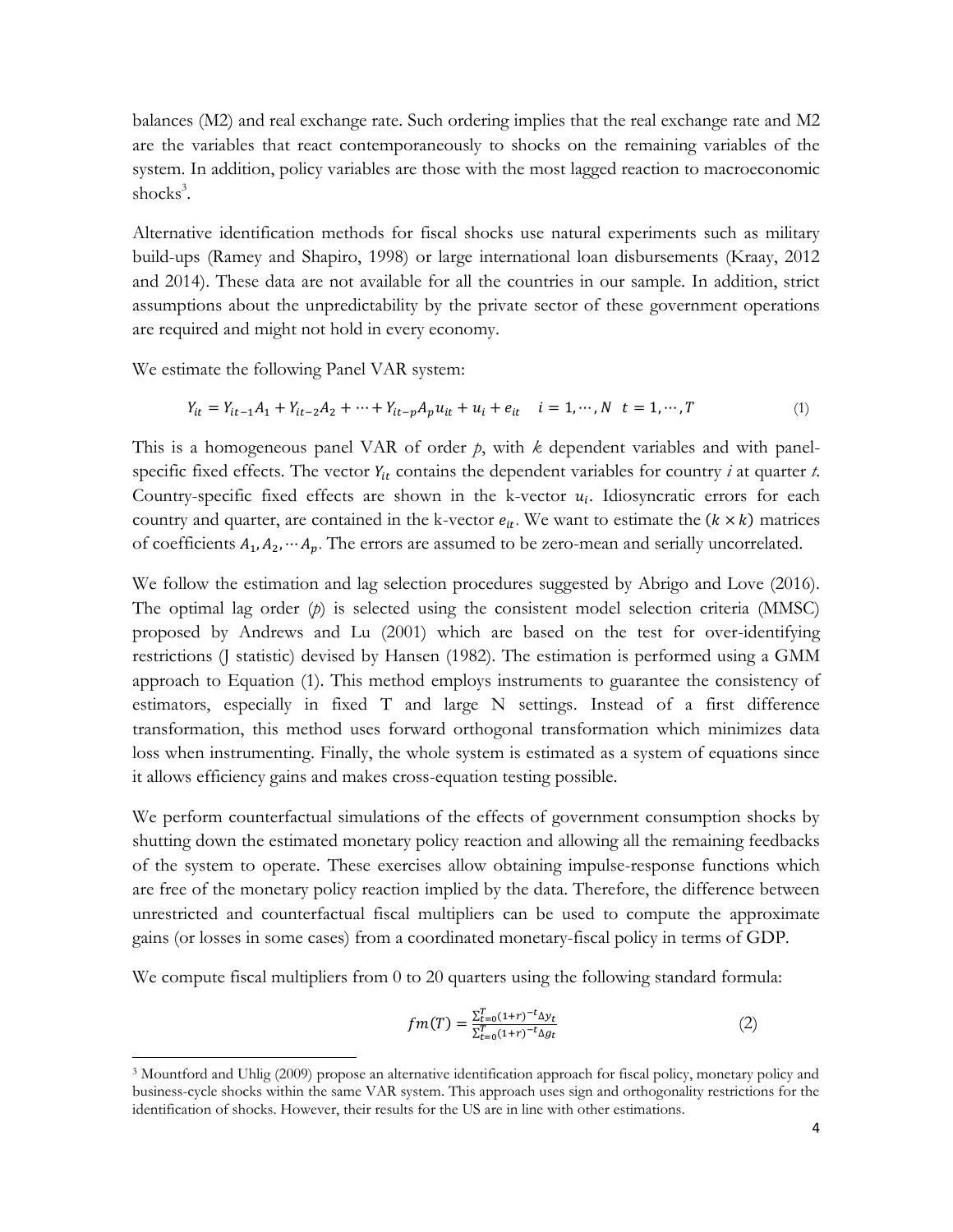In this equation, the cumulative fiscal multiplier in period *T* is defined as the present value of the implied changes in GDP divided by the present value of changes in government consumption. Both  $\Delta y_t$  and  $\Delta g_t$  are extracted from their respective impulse-response functions. The discount interest rate (*r*) corresponds to the average real policy rate across all countries and periods of analysis. Impact, medium-run and long-run multipliers correspond to T= 0,  $T= 10$  and  $T= 20$ , respectively, in Equation 2. This definition of fiscal multipliers is standard in the literature, except for the use of a real interest rate to discount future flows of GDP and government consumption (Chinn, 2013). However, for low values of this interest rate, the effect of discounting on the size of the multiplier is very small.

## 4. Empirical Results

In this section, we initially present results on the implications of a government consumption shock in developed and developing economies. Then, we describe the results during alternative exchange rate regimes, business-cycle phases and monetary policy-stances in developing economies. In every case, we show impulse-response functions for all variables of the system and then the implied cumulative fiscal multiplier. Every figure compares predicted and counterfactual multipliers. Using the procedure by Andrews and Lu (2001), optimal lag orders for developed and developing economies are  $p = 1$  and  $p = 2$ , respectively. See tables 4 and 5 in the Appendix.

### 4.1 Developed versus Developing Economies

Figure 1 shows impulse responses of all variables in the system to a one standard-deviation government consumption shock in high-income economies. These graphs describe both the unrestricted and counterfactual responses during 20 quarters after the initial shock. The counterfactual responses exclude the monetary policy reaction implied by the data.

It is clear from Figure 1 that the increase of government consumption has a consistent positive effect on GDP lasting more than 20 quarters. Notice most of the monetary policy reaction is expansionary since interest rates are reduced during all 20 quarters, except for the impact effect. However, the monetary policy effect on the transmission of the fiscal shock on GDP is very small since the counterfactual response is very similar to the unrestricted one.

Figure 2 presents the cumulative fiscal multiplier implied by the GDP response depicted in Figure 1. The impact multiplier (immediately after the shock) is 0.83. It starts gradually increasing until reaching 2.8 in the medium-run (10<sup>th</sup> quarter) and 3.05 in the long run (20<sup>th</sup>) quarter). The counterfactual multiplier is slightly lower (3.04 in the long-run). Therefore, there is no role for further fiscal-monetary policy coordination in developed economies.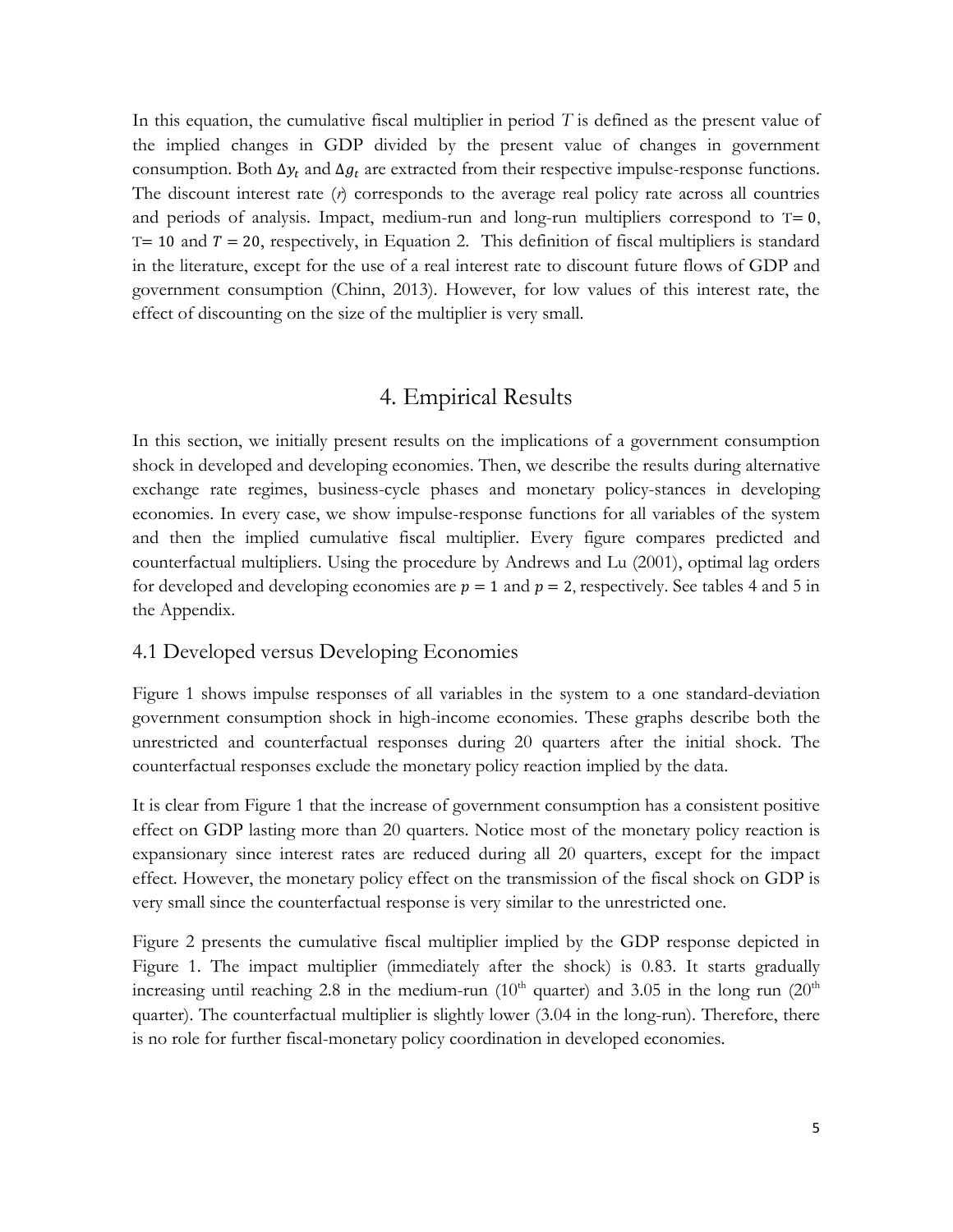

Figure 1. Impulse-response functions in developed economies. one standard-deviation government consumption shock



Figure 2. Cumulative fiscal multiplier in developed economies.



Source: Authors' computations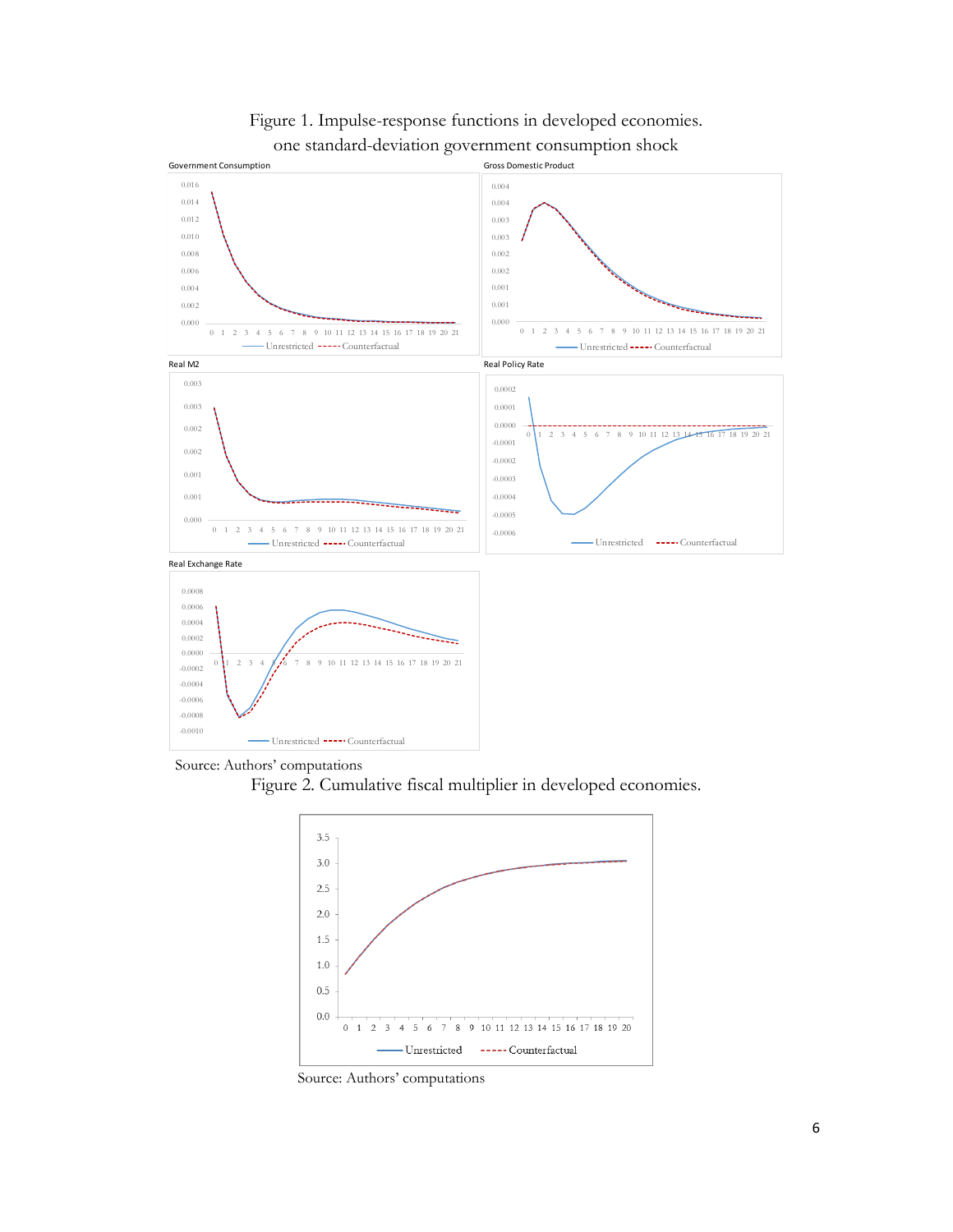

## Figure 3. Impulse-response functions in developing economies. one standard-deviation government consumption shock

Source: Authors' computations



Figure 4. Cumulative fiscal multiplier in developing economies.

Source: Authors' computations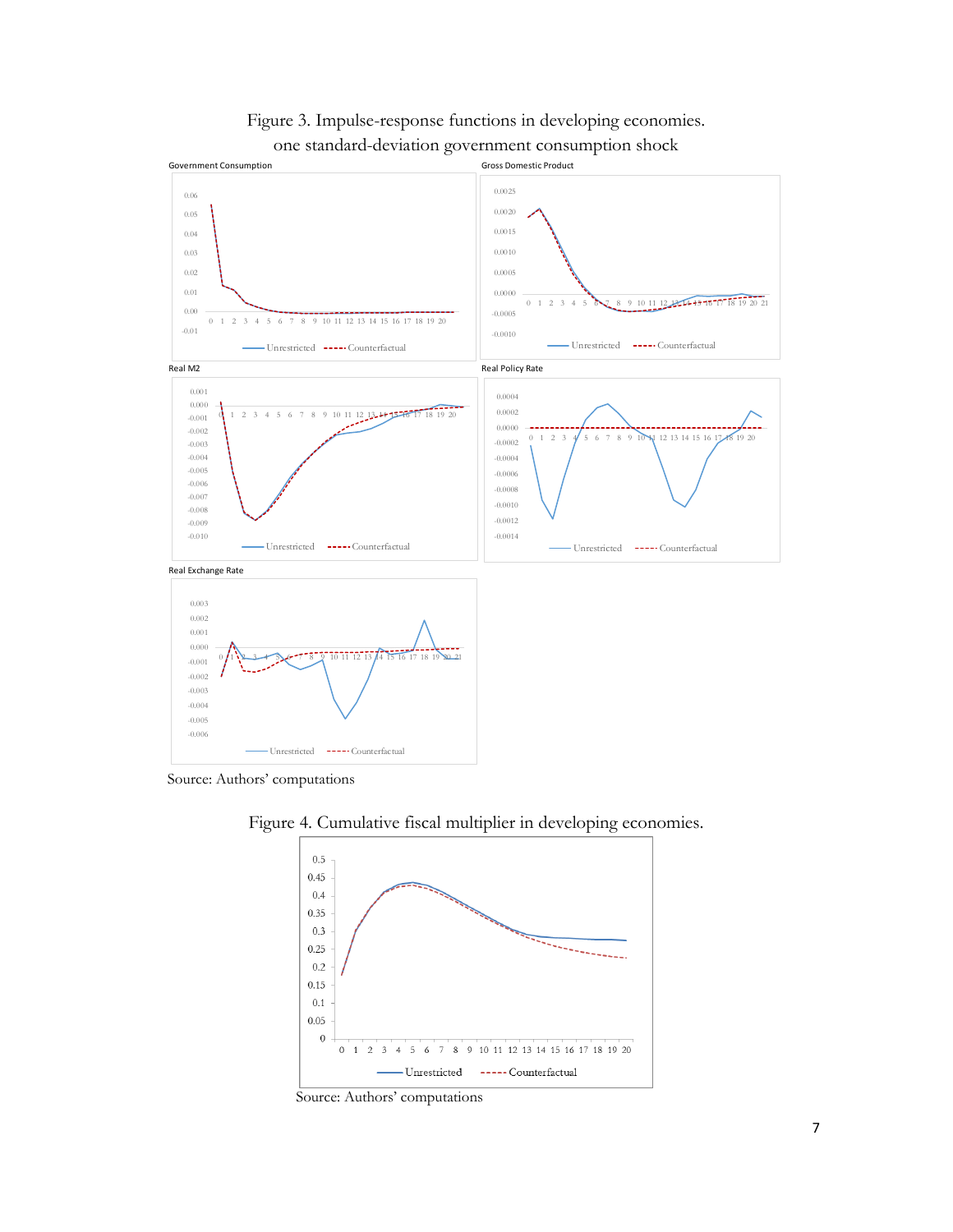Figure 3 shows impulse responses for developing economies. The response of GDP is initially positive during the first 6 quarters after the shock. Then it becomes negative but close to zero during the remaining quarters. Notice that the monetary policy reaction is cyclical, initially expansionary and then, 4 to 9 quarters after the shock, it becomes contractive. At the end, it becomes again expansionary. The counterfactual GDP response is slightly below the unrestricted response.

The impact multiplier is 0.18 and its maximum is 0.44 which occurs 5 quarters after the shock, see Figure 4. Afterwards, it starts decreasing gradually until reaching 0.35 in the medium run and 0.28 in the long-run. The counterfactual multiplier is slightly lower which shows that further fiscal-monetary policy coordination is no needed for the average developing economy. In the following figures we further explore these results in developing economies by exploring alternative episodes of exchange-rate regimes, business-cycle phases and monetary policy stances.

### 4.2 Exchange-Rate Regimes in Developing Economies:

We study whether low fiscal multipliers in developing economies can be explained by the exchange rate regime. Following Ilzetzki et al (2013), the dataset is divided into episodes of flexible and fixed regimes using the classification by Reinhart and Rogoff (2004) updated with information from the International Monetary Fund (IMF) until 2015. Fixed-rates episodes are defined by legal tenders, hard pegs, crawling pegs, and bands. All other cases are classified as flexible regimes. Most countries alternate between fixed and flexible exchange rate regimes.

In the case of fixed regimes, the response of GDP is positive during 6 quarters after the shock and then becomes essentially zero. In addition, monetary policy becomes consistently expansionary during all 20 quarters after the shock; see Figure 11 in the Appendix. The fiscal multiplier (Figure 5) is initially 0.34 on impact, and reaches a maximum of 0.53, 5 quarters later. The medium-run and long-run multipliers are 0.47 and 0.5, respectively. The counterfactual simulation implies that there is no role for further fiscal-monetary policy coordination. These results are consistent with the predictions of the Mundell-Fleming model for fixed exchange regimes.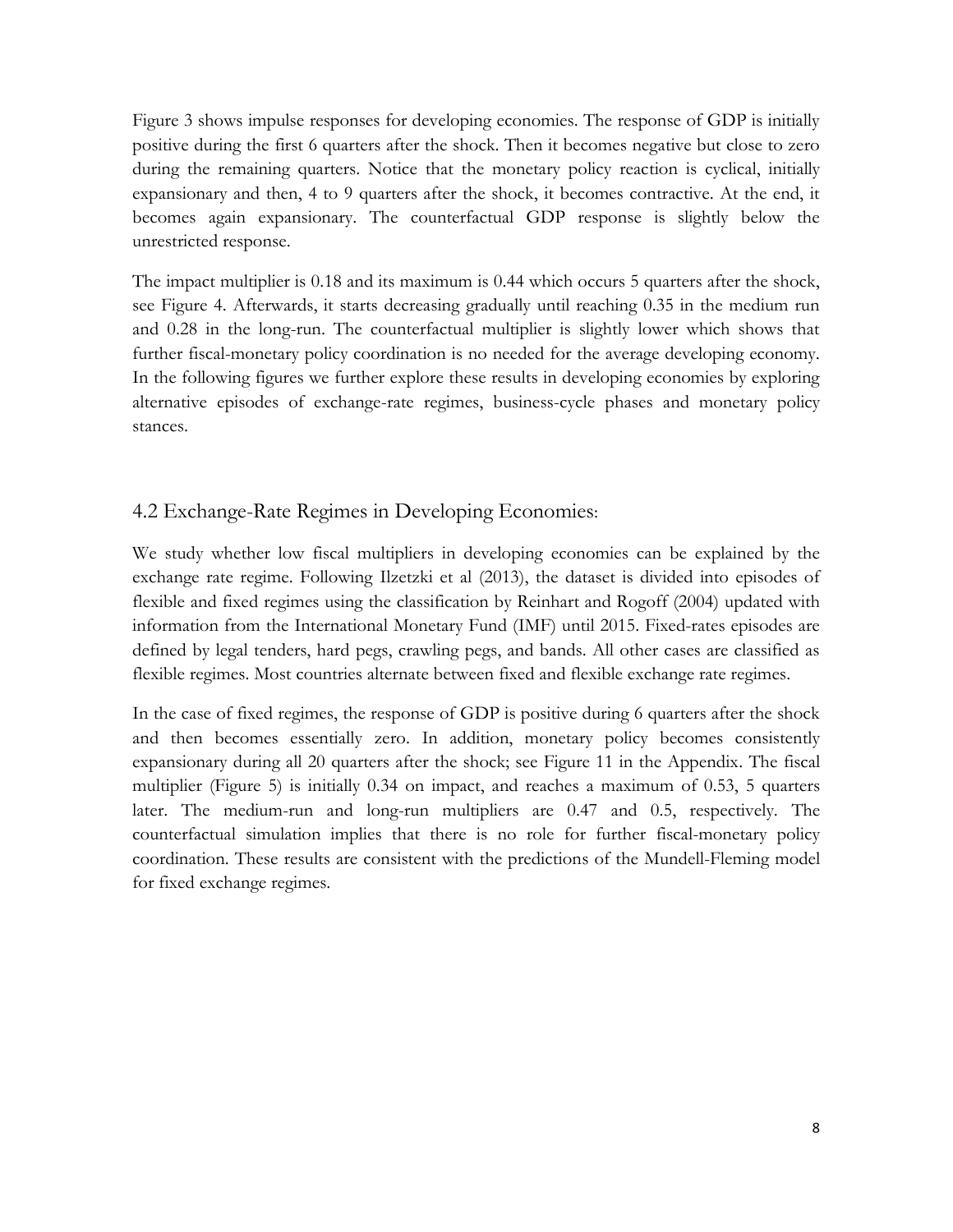Figure 5. Cumulative fiscal multiplier in developing economies with fixed exchange rate.



Source: Authors' computations

Figure 6. Cumulative fiscal multiplier in developing economies with flexible exchange rates.



Source: Authors' computations

In the case of flexible regimes, the unrestricted GDP response is positive during 6 quarters and then it becomes negative but close to zero (Figure 12). This reaction is partly related to the increase in the monetary policy rate observed in the same figure since the counterfactual GDP response is clearly higher. Figure 6 shows that the implied fiscal multiplier is essentially zero on impact and then it gradually grows to reach a maximum of 0.34, 4 quarters after the shock. Medium and long-run unrestricted multipliers are 0.21 and 0.08, respectively. The counterfactual simulation shows that in this case there is a key role for fiscal-monetary policy coordination since counterfactual multipliers are much higher: 0.49 and 0.43, in the medium and long-run, respectively. This result is in line with the predictions of standard open-economy models in which the monetary policy reaction is the reason for low fiscal multipliers in economies with flexible regimes; see for example, McCallum (1996). However, the size gap between developed and developing economies is not fully explained by this lack of coordination.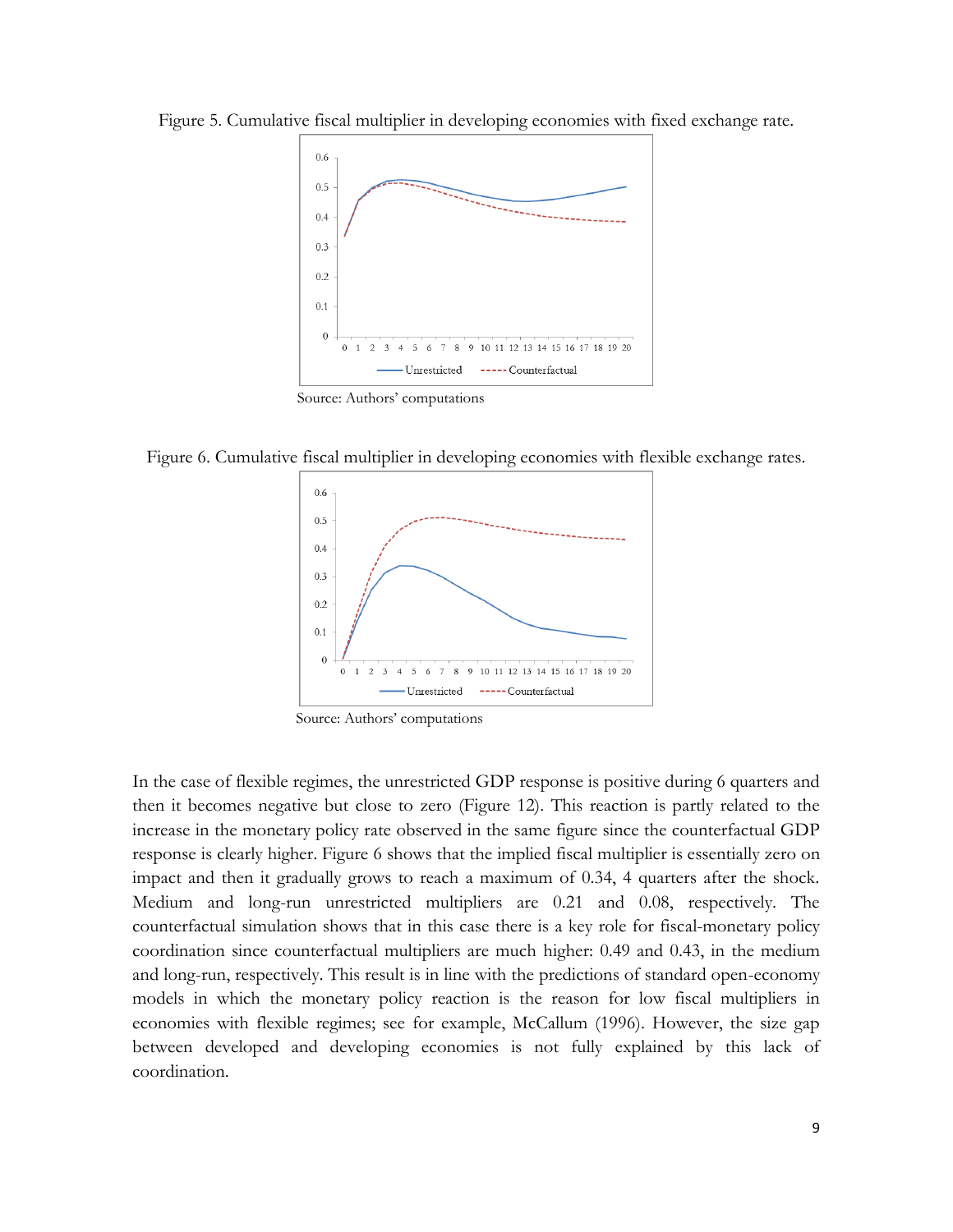## 4.3 Business-Cycle Phases in Developing Economies

In this section we divide the set of developing economies into two alternative stances of economic activity: booms and recessions. We would like to explore whether the low fiscal multipliers in these economies are related to the business-cycle phase. This exercise follows the approach by Auerbach and Gorodnichenko (2012), Riera-Crichton et al (2015), among other works.

We apply a quarterly Hodrick-Prescott filter to real GDP data, country by country, to estimate their trend. We define as recessions (booms) those periods when observed GDP is below (above) such trend<sup>4</sup>. Notice that all countries have several alternative episodes of booms and recessions and our econometric methodology allows computing fiscal multipliers on these subsets of data. Since the average duration of these phases is around 8 quarters in developing economies, we are presenting impulse responses only up to 10 quarters after the shock.

In the case of fiscal shocks during GDP booms, the GDP response is positive during most periods after the shock. Similarly, we observe an increase of the monetary policy rate during all periods, except the first quarter (Figure 13). The implied cumulative fiscal multiplier (Figure 7) is positive on impact (0.22) and reaches a maximum of 0.51 in the sixth quarter. Then it starts decreasing gradually until reaching a medium-run level of 0.47. There is only a very small role for monetary-fiscal policy coordination since the counterfactual multiplier is only slightly higher than the unrestricted one.





Source: Authors' computations

 $\overline{a}$ 

<sup>&</sup>lt;sup>4</sup> In practice, since the optimal lag order is 2, we only consider boom or recession episodes of at least 3 quarters.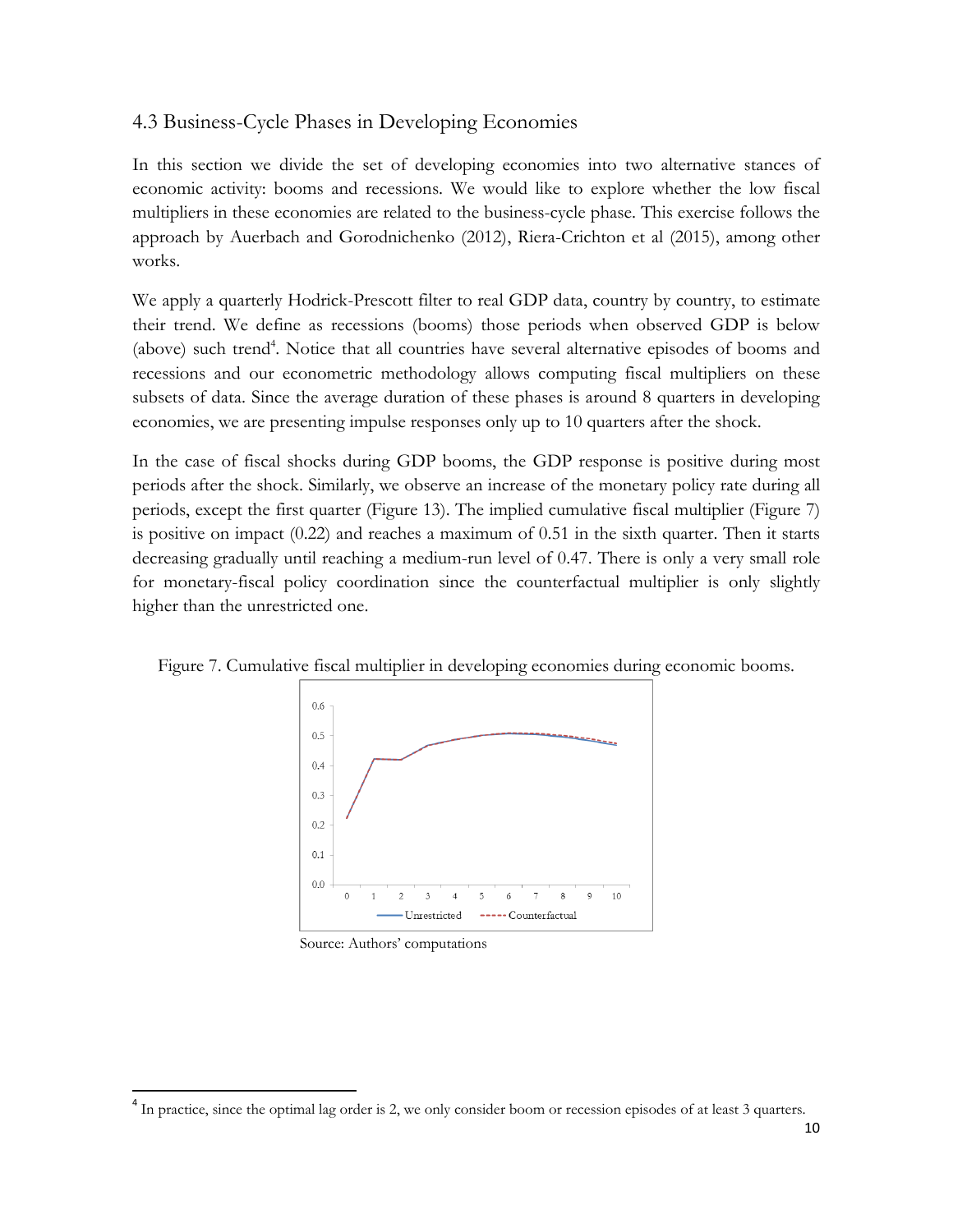Figure 8. Cumulative fiscal multiplier in developing economies during economic recessions.



Source: Authors' computations

In the case of economic recessions, the unrestricted GDP response is initially zero and then remains positive from quarters 1 to 5. In contrast, the monetary policy response is cyclical, remaining positive only between quarters 2 and 6 (Figure 14). Therefore, the implied fiscal multiplier (Figure 8) is initially close to zero but then it starts increasing until reaching 0.26 in the fifth quarter and a very similar level in the medium-run (tenth quarter). There is a small role for fiscal-monetary policy coordination since the multiplier is slightly higher during the countercyclical simulation.

We find that cumulative multipliers are higher during booms than during recessions. This result contrasts with recent literature, for example, Auerbach and Gorodnichenko (2012). It is important to point out that while most of the literature works with datasets from developed economies or mostly developed economies (OECD data), we study a dataset of only developing economies. Further works on the reasons for this reversal in the relation between business cycle and fiscal multiplier are needed. A first hypothesis would be that during recessions, developed economies have much more fiscal space than developing ones.

## 4.4 Monetary Policy Stances in Developing Economies

 $\overline{a}$ 

An additional exercise is studying whether the transmission of fiscal policy is affected by the current stance of monetary policy. Woodford (2011), for example, shows a model in which fiscal policy is more effective when monetary policy approaches the zero lower bound. For this exercise, first we compute Hodrick-Prescott trends on the real policy rate, country by country. This trend would be a proxy of the natural interest rate. We define episodes of monetary contraction (expansion) as those quarters when the real policy rate is above (below) its trend<sup>5</sup>.

<sup>&</sup>lt;sup>5</sup> Similarly to business-cycle phases, in practice we only consider monetary-policy stances of at least 3 quarters long since the Panel VAR includes 2 lags for all variables.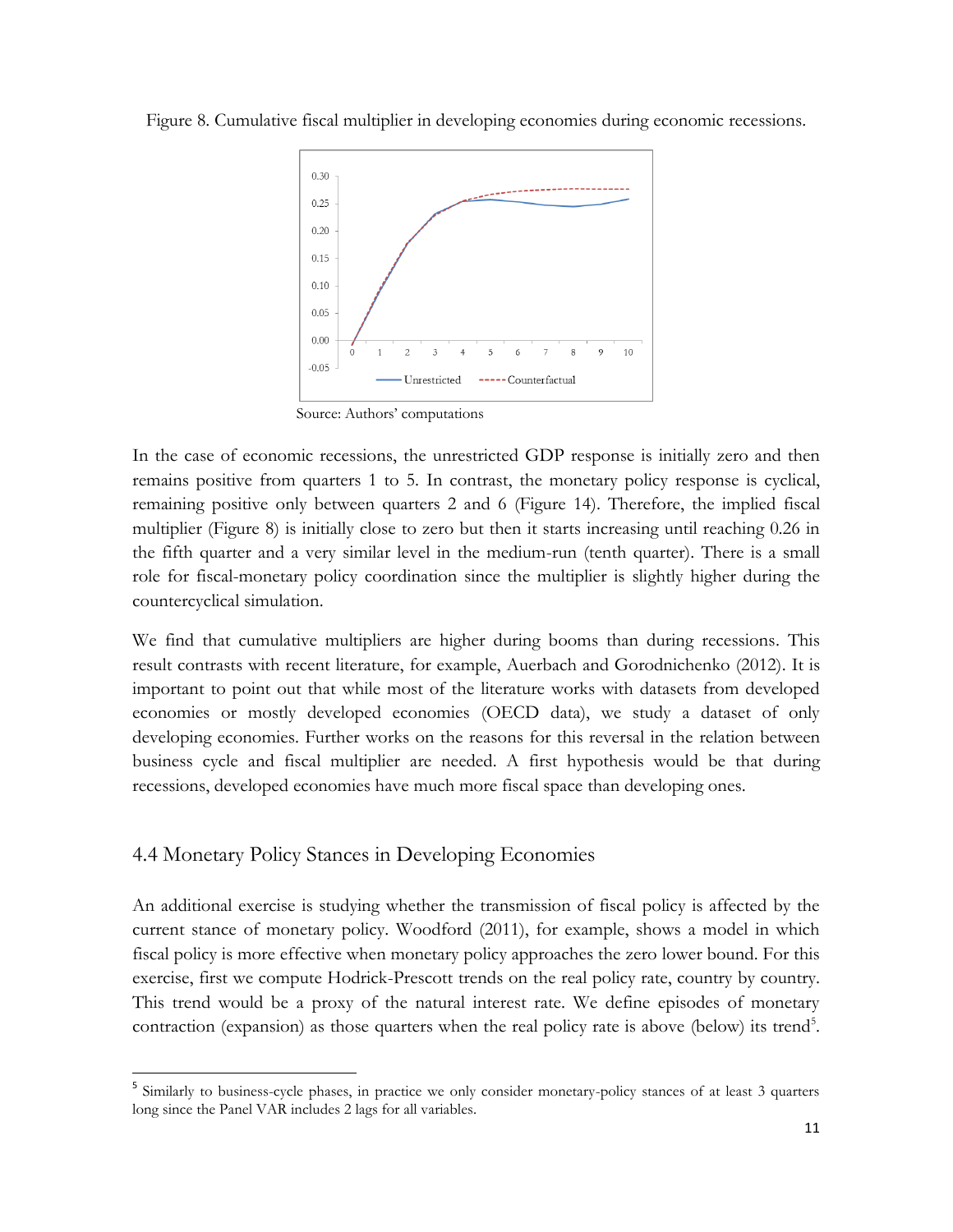Since these monetary policy stances have similar durations to business cycles, we show impulse responses and cumulative multipliers only up to 10 quarters after the shock.

In the case of monetary expansions, the GDP response is positive during all 10 quarters after the shock. In addition, the policy rate response is negative and the real exchange rate tends to depreciate. Notice that both reactions are expected to improve the transmission of the fiscal policy shock, (Figure 15). The implied cumulative multiplier (Figure 9) is small on impact (0.22); then, it starts to increase gradually and reaches a medium-run level of 1.37 which is much higher than the average multiplier estimated for developing economies (Figure 4). It seems that, similarly to Woodford (2011), the relatively low real interest rates bring about good financial conditions that increase the effect of the fiscal stimulus.





Source: Authors' computations

Figure 10. Cumulative fiscal multiplier in developing economies during monetary contractions.



Source: Authors' computations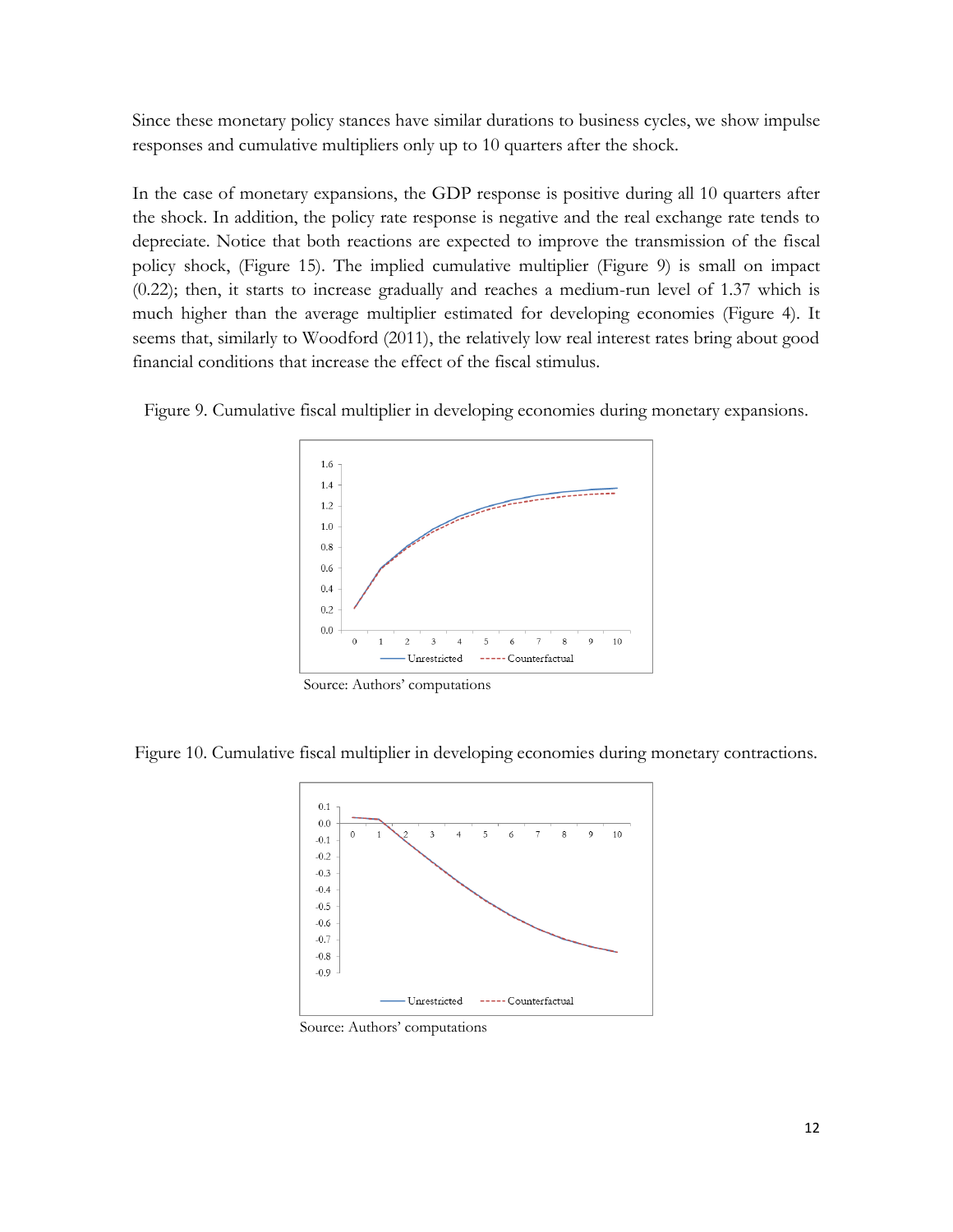During monetary contractions, the GDP reaction is negative starting in the second quarter after the shock. Meanwhile, the implied monetary policy reaction is cyclical and the effect on the real exchange rate is very small (Figure 16). This GDP reaction leads to an insignificant impact multiplier (Figure 10) of 0.04 that starts going downward until reaching -0.78 in the medium run. The counterfactual multiplier is very similar. This negative multiplier is likely the result of increased sovereign risk in these economies due to the tighter financial conditions implied by the contractive monetary policy. However, these negative multipliers are not statistically different to zero as we show in Section 4.5.

This result is new and has important policy implications for developing economies; namely, fiscal stimulus programs are especially effective if implemented during monetary expansions. The mechanism is related to those explained by Woodford (2011) or Davig and Leeper (2011) on the higher effectiveness of fiscal expansions during loose financial conditions. This finding also shows the possibility of further fiscal-monetary policy coordination to improve the effects of fiscal stimulus programs.

### 4.5 Statistical Significance of Fiscal Multipliers

We perform statistical significance tests on fiscal multipliers by computing confidence bands on the cumulative GDP response. This estimation is based on Abrigo and Love (2016) and uses 10000 Montecarlo draws from the estimated panel VAR using Gaussian approximation. In Table 1, we present selected multipliers for alternative panel subsets and report whether they are significant with a confidence degree of at least 90%.

The results discussed previously in section 4 remain similar once the statistical significance results are taken into account. First, fiscal multipliers for developed economies are high and significant for all horizons. In contrast, multipliers for developing economies are low and only significant on impact for fixed exchange rate regimes, boom episodes and monetary expansions. On the medium-term, multipliers are only significant in developing economies if the shock takes place during a monetary expansion. The latter result is new and has interesting policy implications.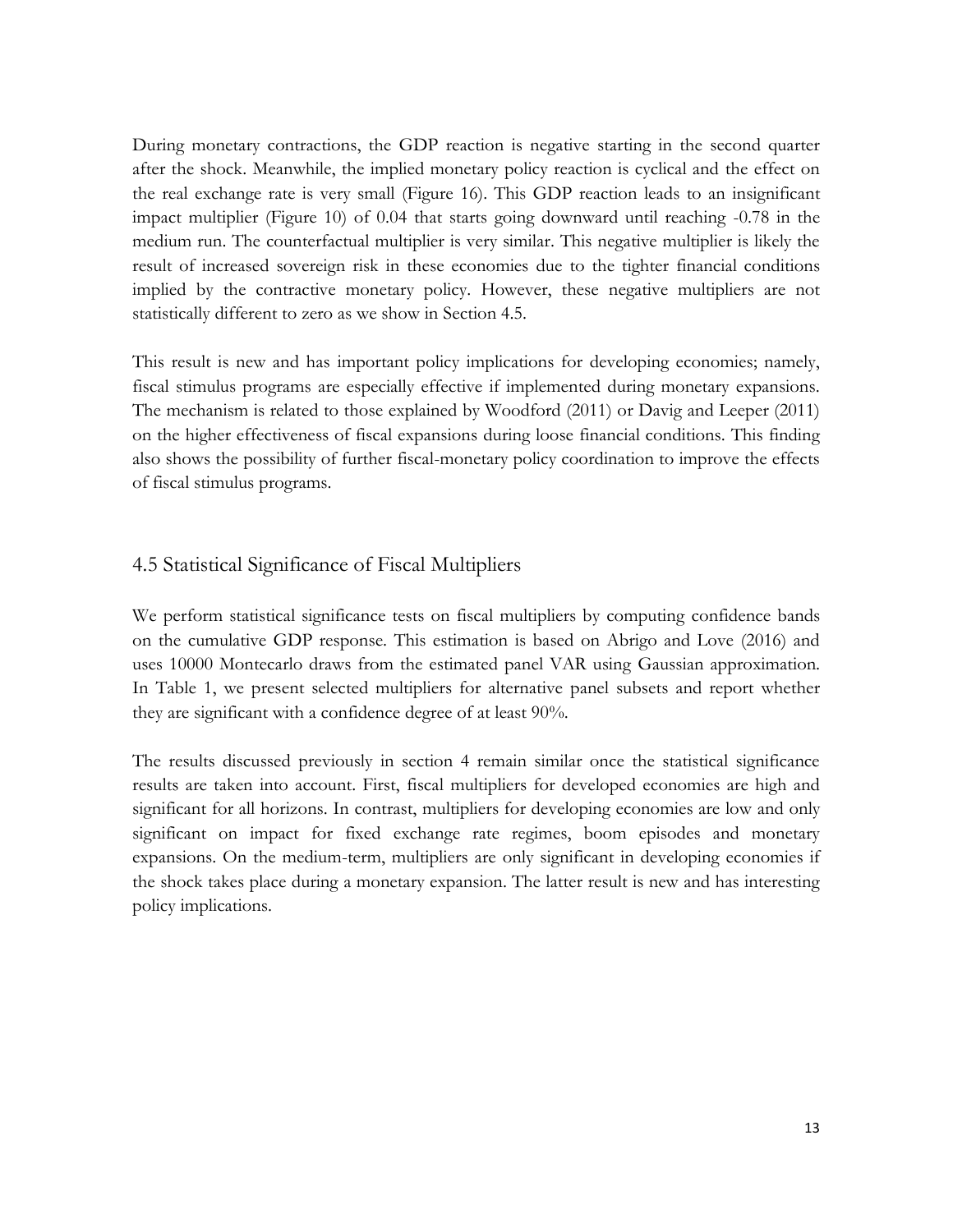| Panel Subset            | Impact            | 5 <sup>th</sup> quarter | Medium Term                | Long Term                  | # of observations |
|-------------------------|-------------------|-------------------------|----------------------------|----------------------------|-------------------|
|                         |                   |                         | (10 <sup>th</sup> quarter) | (20 <sup>th</sup> quarter) |                   |
| Developed               | $0.83**$          | $2.22**$                | $2.80**$                   | $3.05**$                   | 1180              |
| Developing              | $0.18**$          | 0.44                    | 0.35                       | 0.28                       | 1218              |
| Developing – Fixed Reg. | $0.34**$          | 0.52                    | 0.47                       | 0.50                       | 643               |
| Developing – Flex. Reg. | 0.00 <sub>1</sub> | 0.34                    | 0.21                       | 0.08                       | 605               |
| Developing - Boom       | $0.22**$          | 0.50                    | 0.47                       | <b>NA</b>                  | 328               |
| Developing – Recession  | $-0.01$           | 0.26                    | 0.26                       | NA                         | 445               |
| Developing – Mon. Exp.  | $0.22**$          | $1.19**$                | $1.37**$                   | NA                         | 369               |
| Developing - Mon. Con.  | 0.04              | $-0.46$                 | $-0.78$                    | NA                         | 371               |

Table 1 – Summary of Unrestricted Fiscal Multipliers for Alternative Horizons

\*\* Significant with a confidence degree of at least 90%; NA: Not available Source: Authors' computations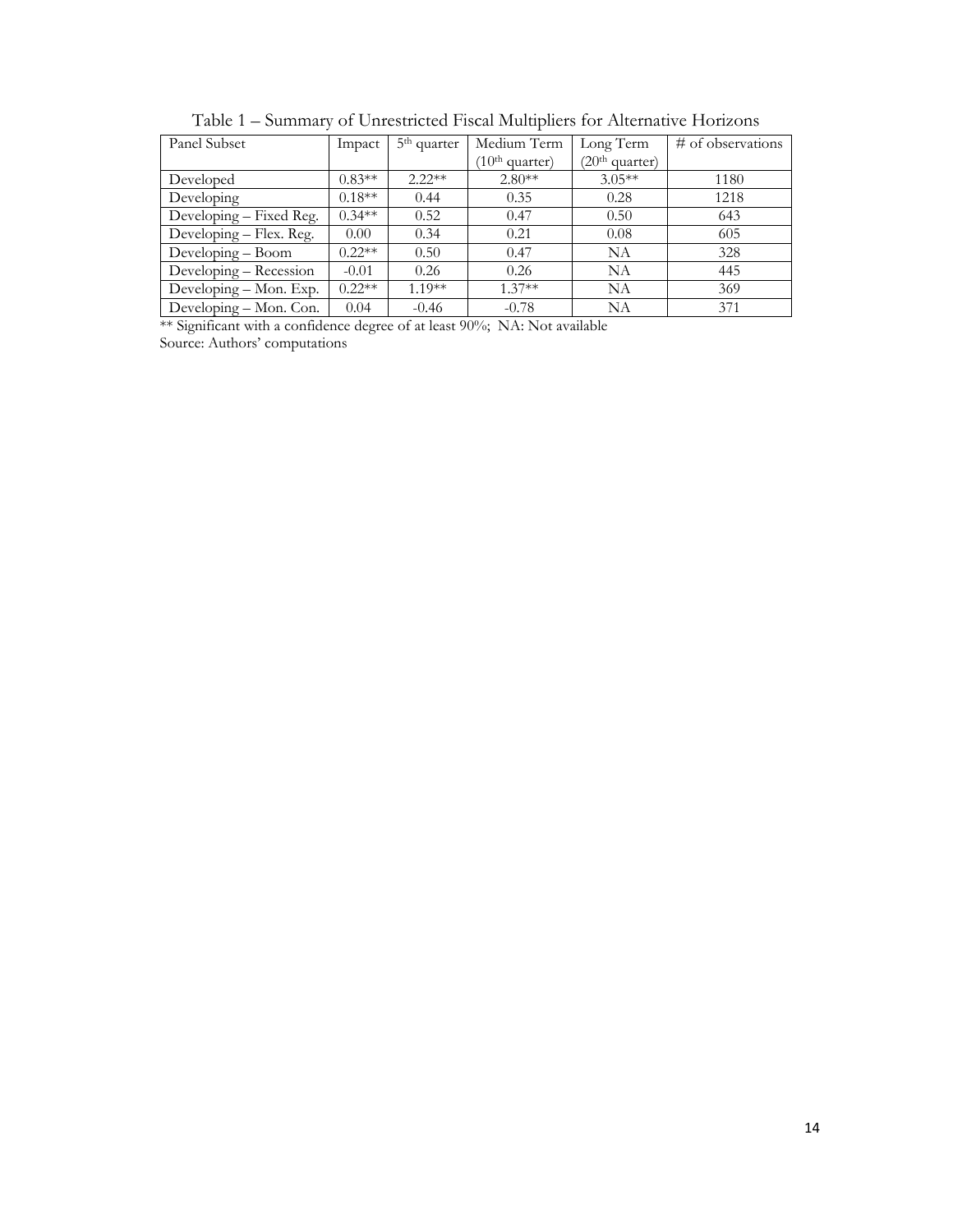## 5. Concluding Statements

In this work, we study the size of fiscal multipliers and the transmission channels of government consumption shocks, using panel data for 21 developing economies. The goal is to better understand the reasons for the existence of low fiscal multipliers in these economies. We also explore the role of fiscal-monetary policy coordination by computing counterfactual simulations in which the implied monetary policy reaction is elapsed. Furthermore, we estimate fiscal multipliers in subsets of the data for alternative degrees of development, exchange-rate regimes, business-cycle phases and monetary policy stances.

We find that relative to developed economies, fiscal multipliers in developing economies are positive but much lower. Among developing ones, we find higher multipliers in fixed exchange rate regimes, during economic booms and during monetary expansions. Fiscal multipliers are especially big during episodes of monetary expansion since they reach levels above one in the medium-run.

Using counterfactual simulations, we find that by enhancing fiscal-monetary policy coordination in developing economies with flexible regime, it is possible to increase the effects of fiscal policy. Namely, fiscal policy programs would me more effective if the monetary policy reaction was more gradual.

Our empirical results have important implications for developing economies. First, policy makers in these economies should be very careful before engaging in countercyclical fiscal expansions. These fiscal programs seem to have higher effects during economic booms and more importantly, during monetary expansions. This effectiveness can be further improved if monetary authorities delay interest rate increases during their implementation.

The transmission channels of fiscal policy should be further explored using empirical estimations as well as general equilibrium macro models. Our estimations suggest that the financial stability channel might be important since government consumption shocks are mostly followed by real money demand reductions in developing economies, in contrast to developed economies. Other channels not considered in this work are: sovereign default risk and political risk.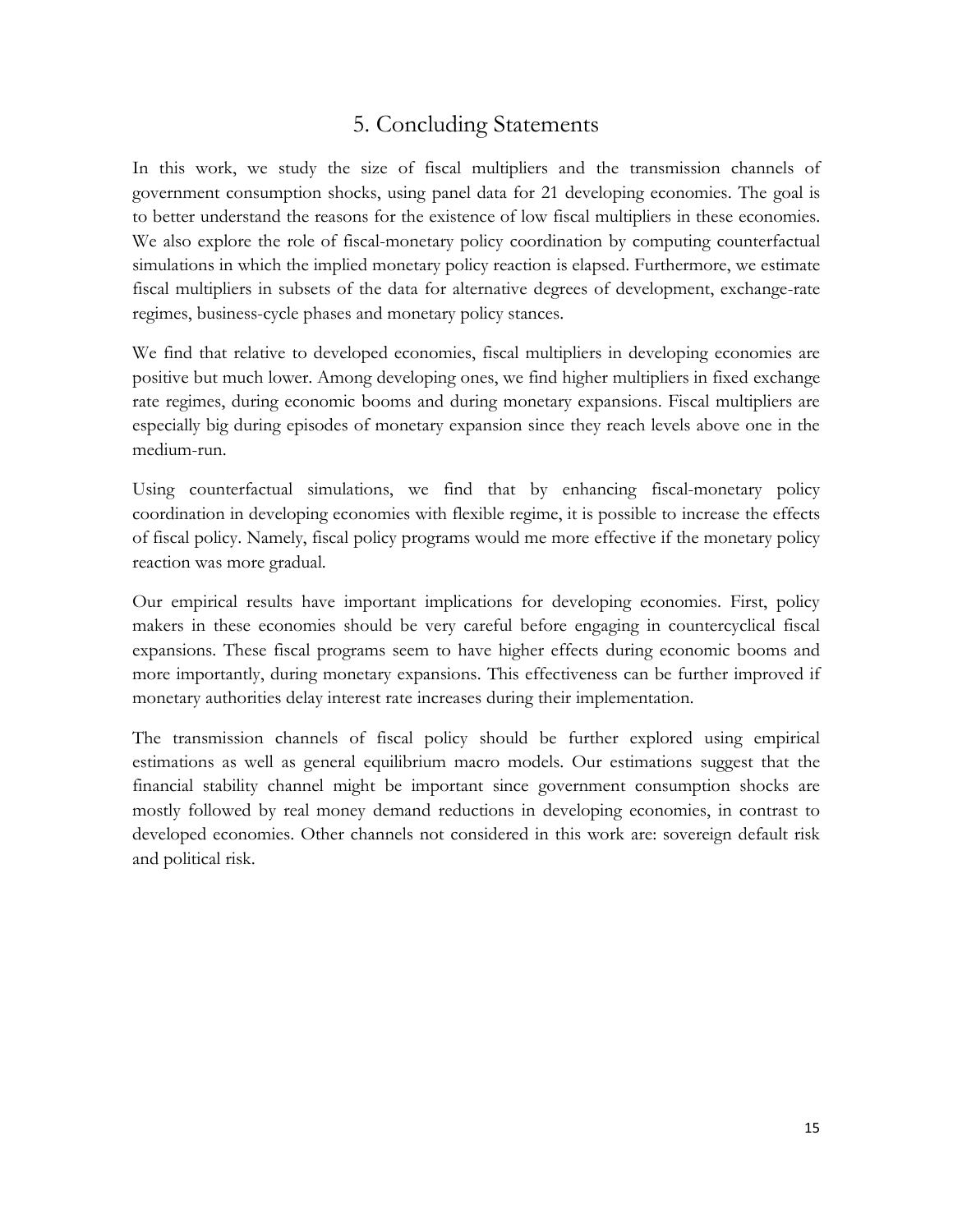### References

Abrigo, M. R., and I. Love, (2016). "Estimation of Panel Vector Autoregression in Stata," *The Stata Journal*, 16(3), pp. 778-804.

Andrews, D. W. K., and B. Lu (2001). "Consistent Model and Moment Selection Procedures for GMM Estimation with Application to Dynamic Panel Data Models," *Journal of Econometrics*, 101(1), pp. 123-164.

Anzuini, A., M. Lombardi, and P. Pagano, (2013). "The Impact of Monetary Policy Shocks on Commodity Prices," *International Journal of Central Banking*, 9(3), pp.119-144.

Auerbach, A., and Y. Gorodnichenko, (2012). "Fiscal Multipliers in Recession and Expansion," in: "Fiscal Policy after the Financial Crisis", National Bureau of Economic Research, Cambridge, MA, pages 63-98.

Belinga, V. and Lonkeng, C. (2015) "(Not) Dancing Together: Monetary Policy Stance and the Government Spending Multiplier". IMF Working Paper 115/14.

Blanchard, O., and R. Perotti, (2002). "An Empirical Characterization of the Dynamic Effects of Changes in Government Spending and Taxes on Output," *Quarterly Journal of Economics*, 117, pp. 1329-1368.

Born, B., F. Juessen, and G. Müller, (2013). "Exchange Rate Regimes and Fiscal Multipliers," *Journal of Economic Dynamics and Control*, 37, pp. 446-465

Chinn, M. (2013). "Fiscal Multipliers," The New Palgrave Dictionary of Economics, online edition.

Corsetti, G., A. Meier, and G. Müller, (2012) "What Determines Government Spending Multipliers?" *Economic Policy,* 72, October.

Davig, T., and E. M. Leeper, (2011). "Monetary-Fiscal Policy Interactions and Fiscal Stimulus," *European Economic Review*, 55(2), pp. 211-227.

Favero, C., F. Giavazzi, and J. Perego, (2011). "Country Heterogeneity and the International Evidence on the Effects of Fiscal Policy," *IMF Economic Review*, 59(4), pp. 652-682.

Hansen, L. P., (1982)."Large Sample Properties of Generalized Method of Moments Estimator," *Econometrica*, 50(4), pp. 1029-1054.

Hory, M. P., (2016). "Fiscal Multipliers in Emerging Market Economies: Can We Learn Something from Advanced Economies?" *International Economics*, 146, pp. 59-84

Huidrom, R., Kose, M., Lim, J., and Ohnsorge, F. (2016) "Do Fiscal Multipliers Depend on Fiscal Positions?" Policy Research Working Paper No. 7724, World Bank. June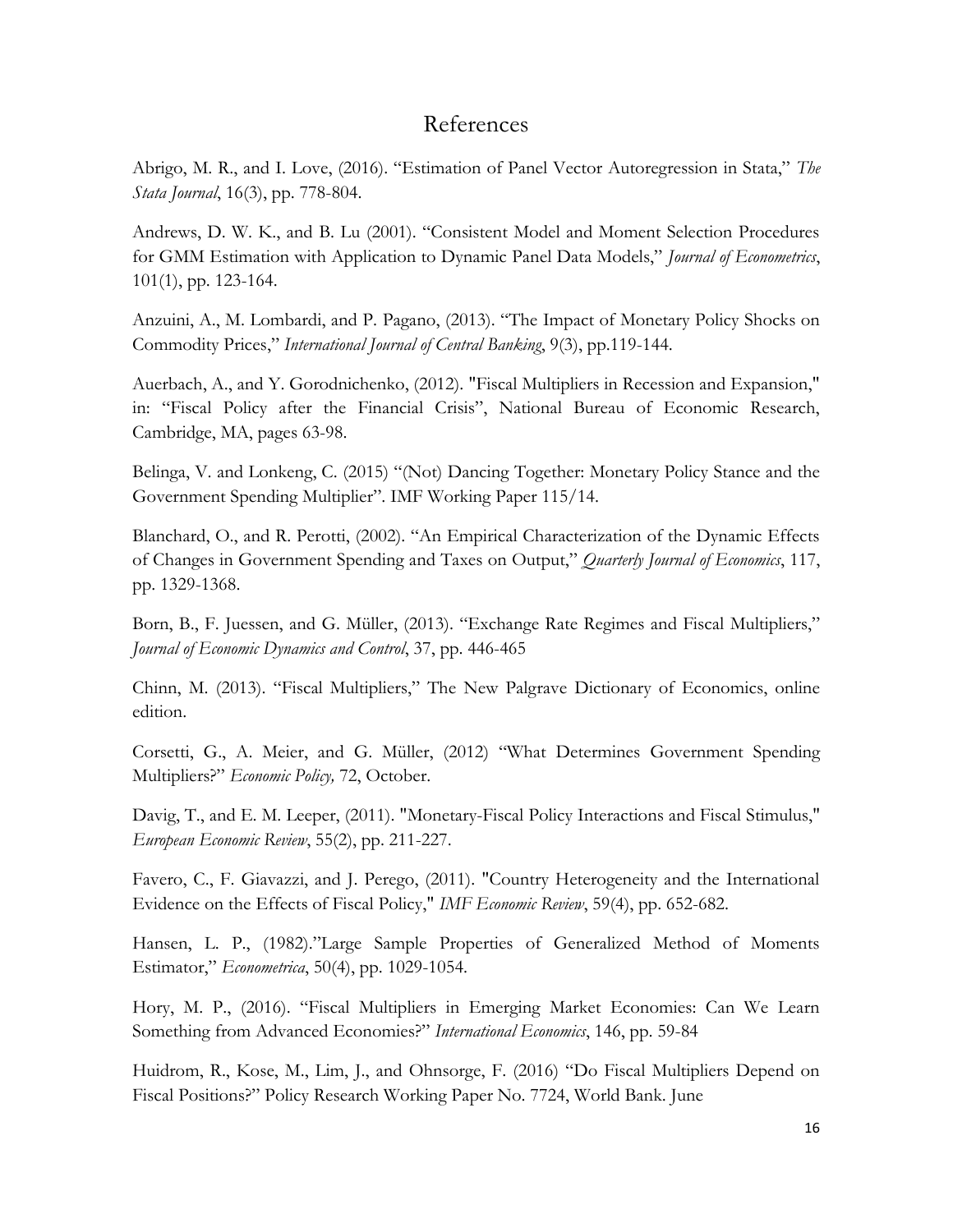Ilzetzki, E., E. Mendoza, and C. Végh, (2013). "How big (small?) are fiscal multipliers?," *Journal of Monetary Economics*, 60(2), pp. 239-254.

Im, K., M. Pesaran, and Y. Shin, (2003). "Testing for Unit Roots in Heterogeneous Panels," *Journal of Econometrics*, 115(1): pp. 53-74

Kim, S., (2003). "Monetary policy, foreign exchange intervention, and the exchange rate in a unifying framework," *Journal of International Economics*, 60, pp. 355-386.

Kraay, A., (2014). "Government Spending Multipliers in Developing Countries: Evidence from Lending by Official Creditors," *American Economic Journal: Macroeconomics*, 6(4), pp. 170-208.

Kraay, A., (2012). "How large is the Government Spending Multiplier? Evidence from World Bank Lending," *The Quarterly Journal of Economics*, 127(2), pp. 829-887.

Kuckuck, J., and F. Westermann, (2014). "On the size of fiscal multipliers: A counterfactual analysis," *Economics Letters*, 123(1), pp. 26‐32.

McCallum, B. (1996). "International Monetary Economics". Oxford University Press, 280 p.

Pyun, J. and Rhee, D. (2015). "Fiscal Multipliers during the global financial crisis: fiscal and monetary interaction matters". *Contemporary Economic Policy*: 33 (1), pp. 207-220.

Ramey, V., and M. Shapiro, (1998). "Costly Capital Reallocation and the Effects of Government Spending," In: *Carnegie-Rochester Conference Series on Public Policy*, 46, pp. 145-194.

Reinhart, C. and K. Rogoff, (2004). "The Modern History of Exchange Rate Arrangements: A Reinterpretation," *The Quarterly Journal of Economics*, 119(1), pp. 1-48.

Riera-Crichton, D., C. Vegh, and G. Vuletin, (2015). "Procyclical and countercyclical fiscal multipliers: Evidence from OECD countries," *Journal of International Money and Finance*, 52, pp. 15-31.

Woodford, M., (2011). "Simple Analytics of Government Expenditure Multiplier," *American Economic Journal: Macroeconomics*, 3(1): pp. 1-35.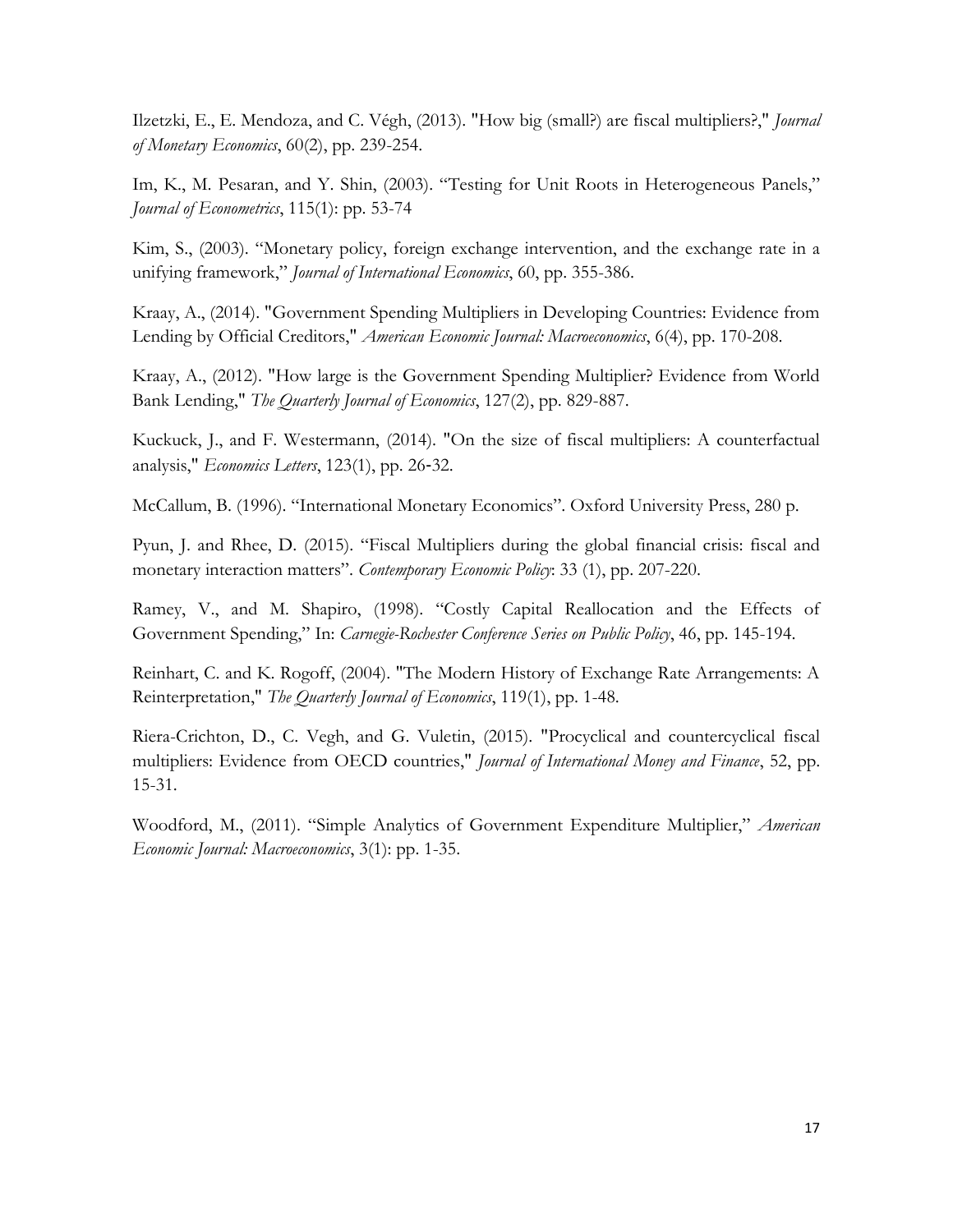## Appendix

### Table 2: Panel Unit Root Tests – Developed

### Test by Im, Pesaran and Shin (2003)

#### Null: Unit root (assumes common unit root process)

| Panel              | t-bar     | P-value |
|--------------------|-----------|---------|
| Gov. Consumption   | $-2.8217$ | 0.0000  |
| GDP                | $-2.7561$ | 0.0000  |
| Policy rate        | $-3.0407$ | 0.0000  |
| Real exchange rate | $-2.5220$ | 0.0000  |
| M <sub>2</sub>     | $-2.2732$ | 0.0001  |

Source: Authors' calculations

### Table 3: Panel Unit Root Tests – Developing

#### Test by Im, Pesaran and Shin (2003)

### Null: Unit root (assumes common unit root process)

| Panel              | t-bar     | P-value |
|--------------------|-----------|---------|
| Gov. Consumption   | $-4.0455$ | 0.0000  |
| GDP                | $-2.4721$ | 0.0000  |
| Policy rate        | $-3.6118$ | 0.0000  |
| Real exchange rate | $-2.3654$ | 0.0000  |
| M2                 | $-2.9201$ | 0.0000  |

Source: Authors' calculations

#### Table 4: Lag Selection Criteria – Developed

| Lags          | MBIC.     | <b>MAIC</b> | MQIC      |
|---------------|-----------|-------------|-----------|
|               | $-476.36$ | 77.70       | $-132.48$ |
| っ             | $-419.96$ | 54.95       | $-125.21$ |
| $\mathcal{E}$ | $-367.38$ | 28.38       | $-121.75$ |
|               | $-283.14$ | 33.47       | $-86.63$  |

Source: Authors' calculations

#### Table 5: Lag Selection Criteria – Developing

| Lags          | MBIC      | MAIC     | MQIC      |
|---------------|-----------|----------|-----------|
|               | $-549.04$ | $-10.49$ | $-201.26$ |
| っ             | $-510.70$ | $-31.11$ | $-212.60$ |
| $\mathcal{R}$ | $-420.22$ | $-20.56$ | $-171.81$ |
|               | $-342.15$ | $-22.42$ | $-143.42$ |

Source: Authors' calculations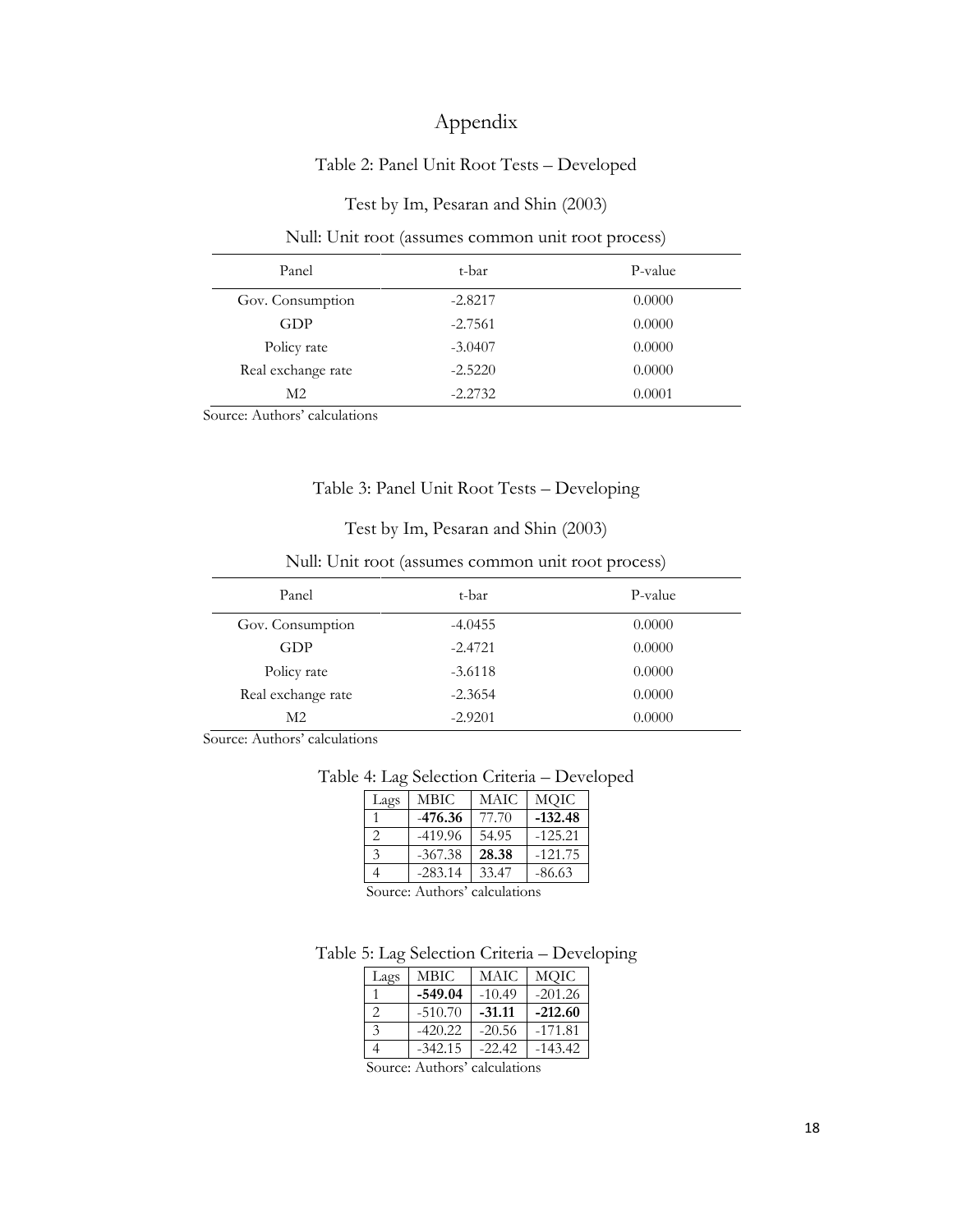

Figure 11. Impulse-response functions in developing economies during fixed exchange rates One standard-deviation government consumption shock

Source: Authors' computations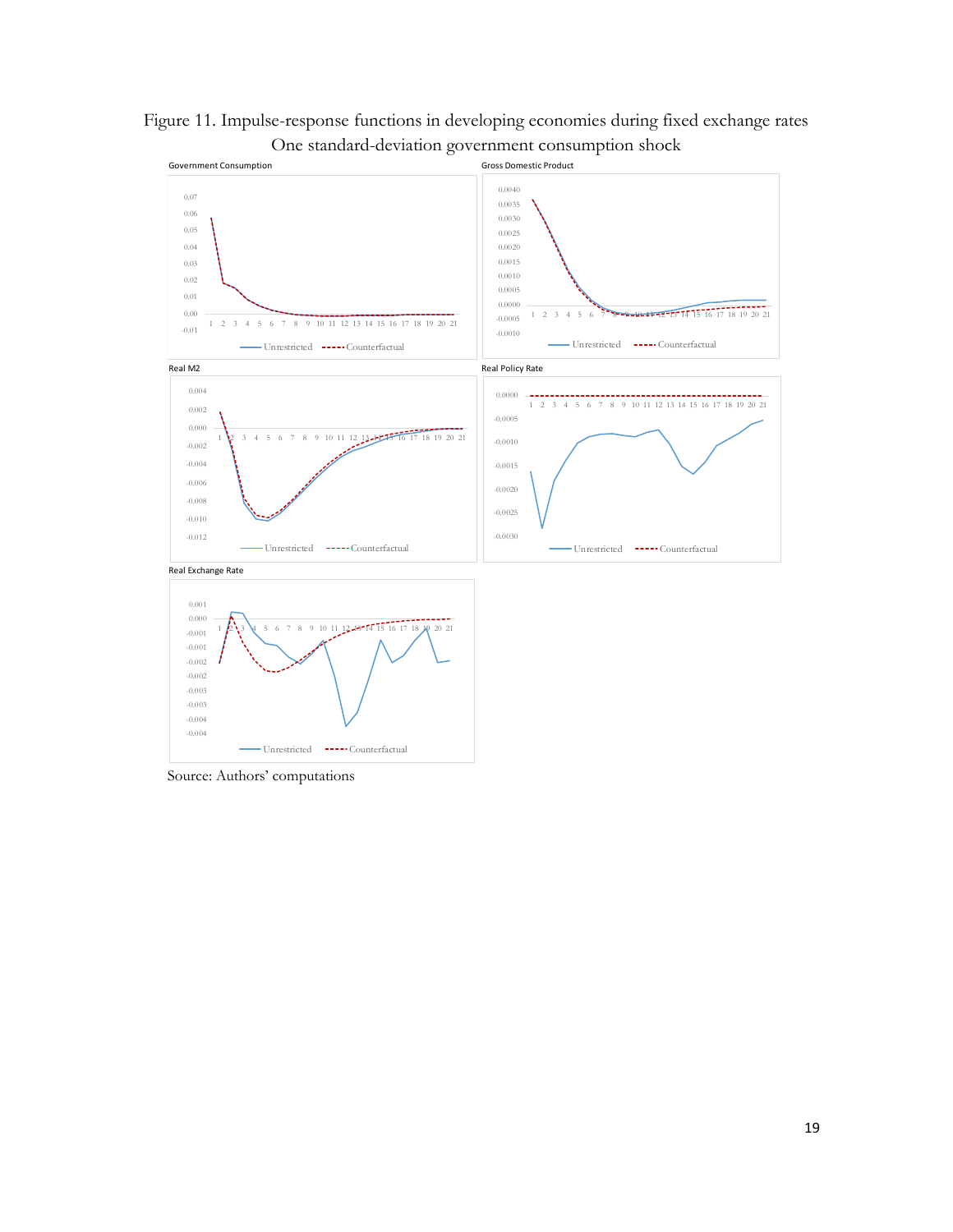



Source: Authors' computations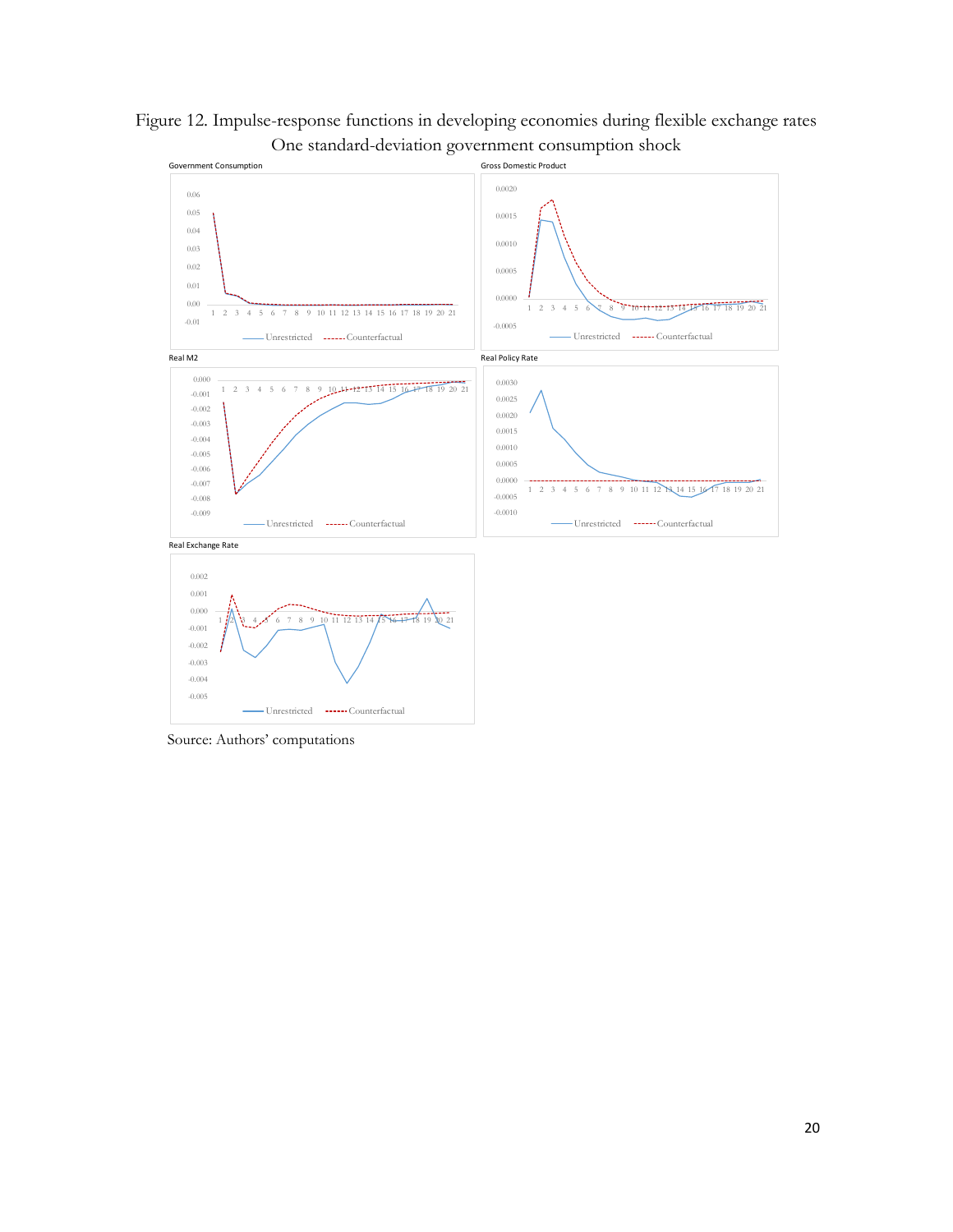

Figure 13. Impulse-response functions in developing economies during economic booms One standard-deviation government consumption shock

Source: Authors' computations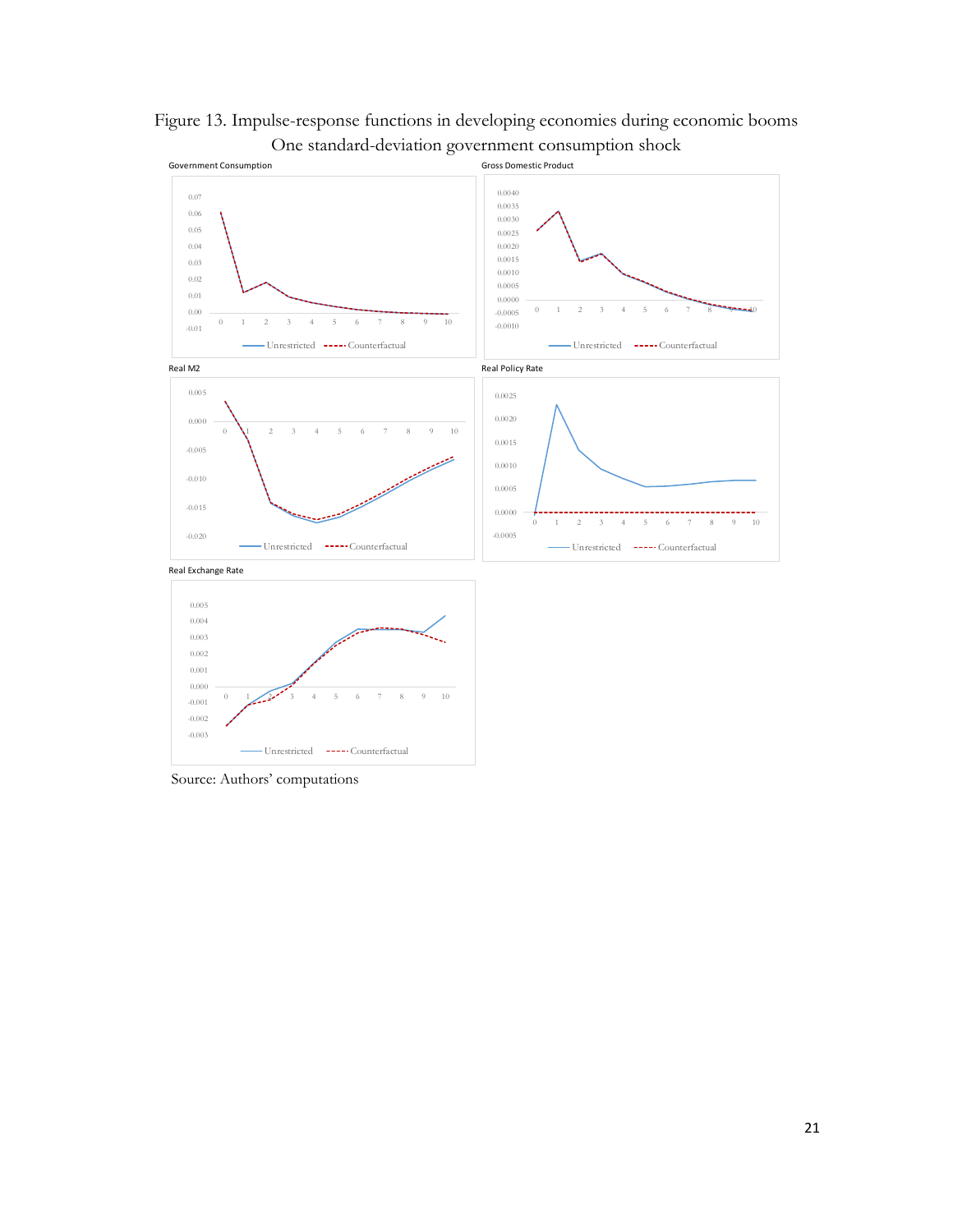

Figure 14. Impulse-response functions in developing economies during economic recessions One standard-deviation government consumption shock

Source: Authors' computations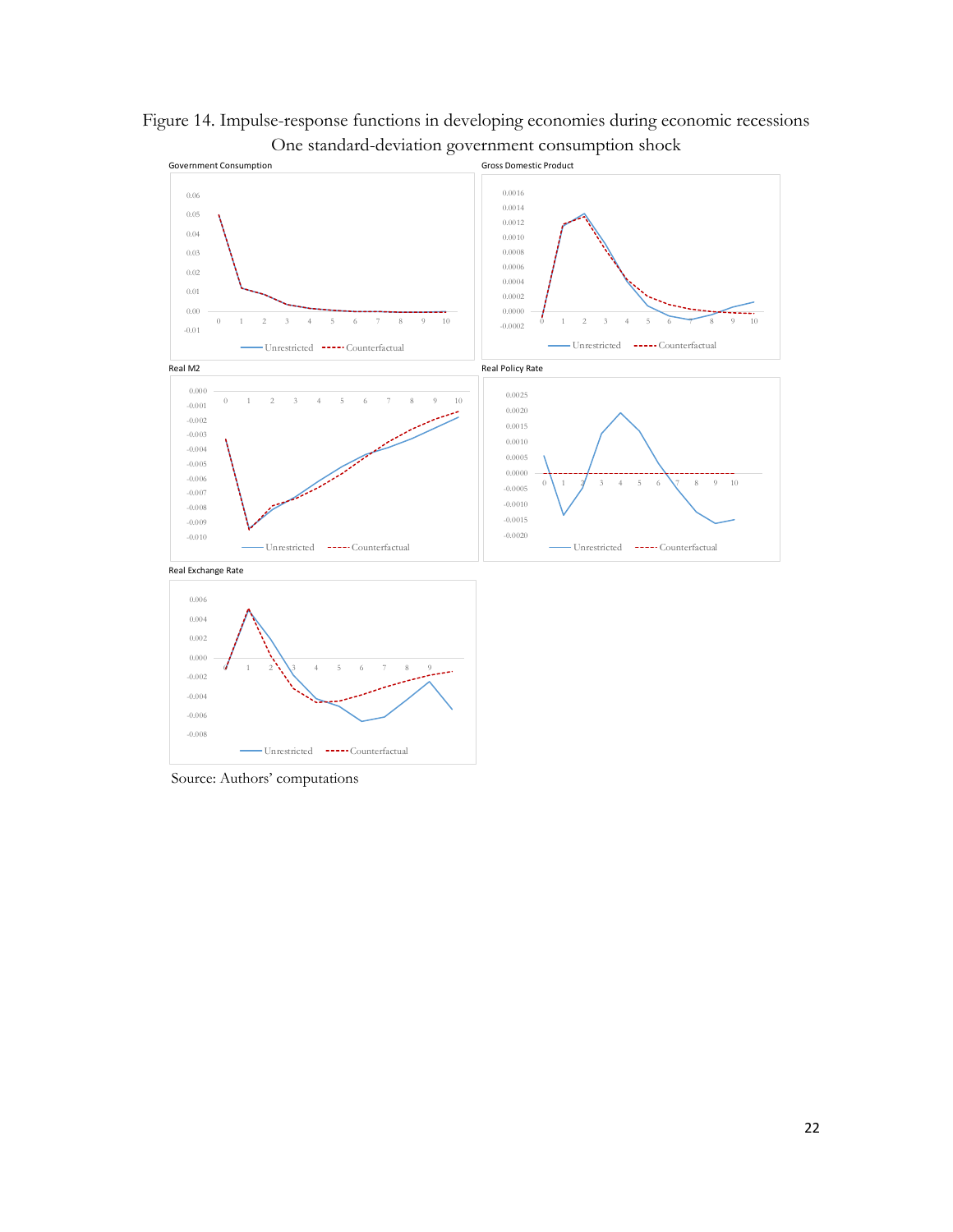

Figure 15. Impulse-response functions in developing economies during monetary expansions One standard-deviation government consumption shock

Source: Authors' computations